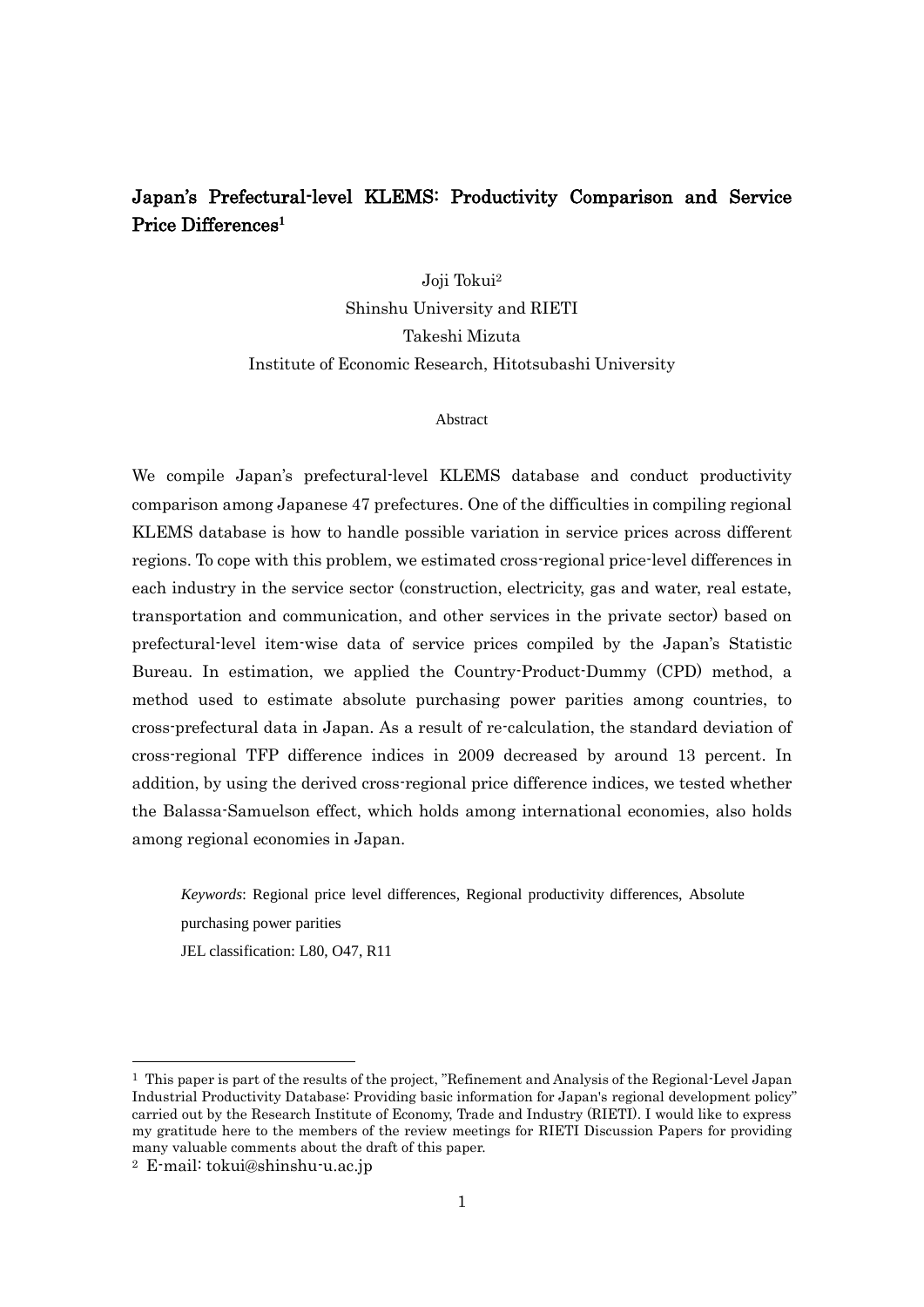## 1. Introduction

-

For the purpose of conducting productivity comparison among Japanese 47 prefectures, we compile Japan's prefectural-level KLEMS database, wich we call the Regional-level Japan Industrial Productivity  $(R-JIP)$  database<sup>3</sup>. One of the difficulties in compiling regional KLEMS database is how to handle possible variation in service prices across different regions4. Japan is not a geographically large country, and the prices of many easily-transported goods can converge among regions by arbitrage transactions. However, many service prices do not hold the same property because they are produced and consumed at the same time in the same place.

How we handle the possibility of variation in prices of the same product across different regions is more important due to the one of the distinguishing features of the R-JIP database. Faithful to the KLEMS spirit, the databese takes accont of regional differences in labor input composition and their wage levels and measures differences in quality of labor input among regions<sup>5</sup>. Because of this feature of the database, if we ignore differences in output price among regions, we may get baiased measurement of productivity differentials that cannot be ignored, particularly for service industries.

In order to cope with this problem, we apply the absolute purchasing power parity (PPP) method, the CPD method of Rao and Timmer (2000), to the variety of service prices among prefectures to calculate price differences in service among prefectures. Item-wise data of prices of services in each prefecture are available in the Retail Price Survey compiled by the Statistic Bureau of the Ministry of Internal Affairs and Communications6. We estimate cross-regional price-level differences in five service industries, which are construction, electricity/gas/water, real estate, transportation and communication, and other services in the private sector.

Applying estimsted cross-regional price-level differences, productivity comparison among prefectures are recalculated. As a byproduct, we can obtain the cross-regional price difference index in the Törnqvist formula, by taking the difference between cross-regional TFP difference before and after reflecting regional differences in price levels. The index is used to test whether the Balassa-Samuelson effect, which holds among international economies, also holds among regional economies in Japan.

<sup>3</sup> For R-JIP Database 2017 see the RIETI's website at [https://www.rieti.go.jp/en/database/r-jip.html.](https://www.rieti.go.jp/en/database/r-jip.html) The R-JIP 2017 contains real value added, quantity of labor input (man-hours), quality of labor input, and capital service input, covering 23 industry classifications in 47 prefectures, which are comprehensively measured for a period from 1970 to 2012.

<sup>4</sup> The System of National Accounts 2008 points out two main difficulties regarding regional accounts. One difficulty stems from transactions with other regions of the country, and the other from possible variation in prices of the same product across different regions.

 $5$  See Tokui et al. (2013) for the detailed characteristics of the R-JIP database and its construction.

<sup>6</sup> We used the results of surveys conducted in the capital city of each prefecture.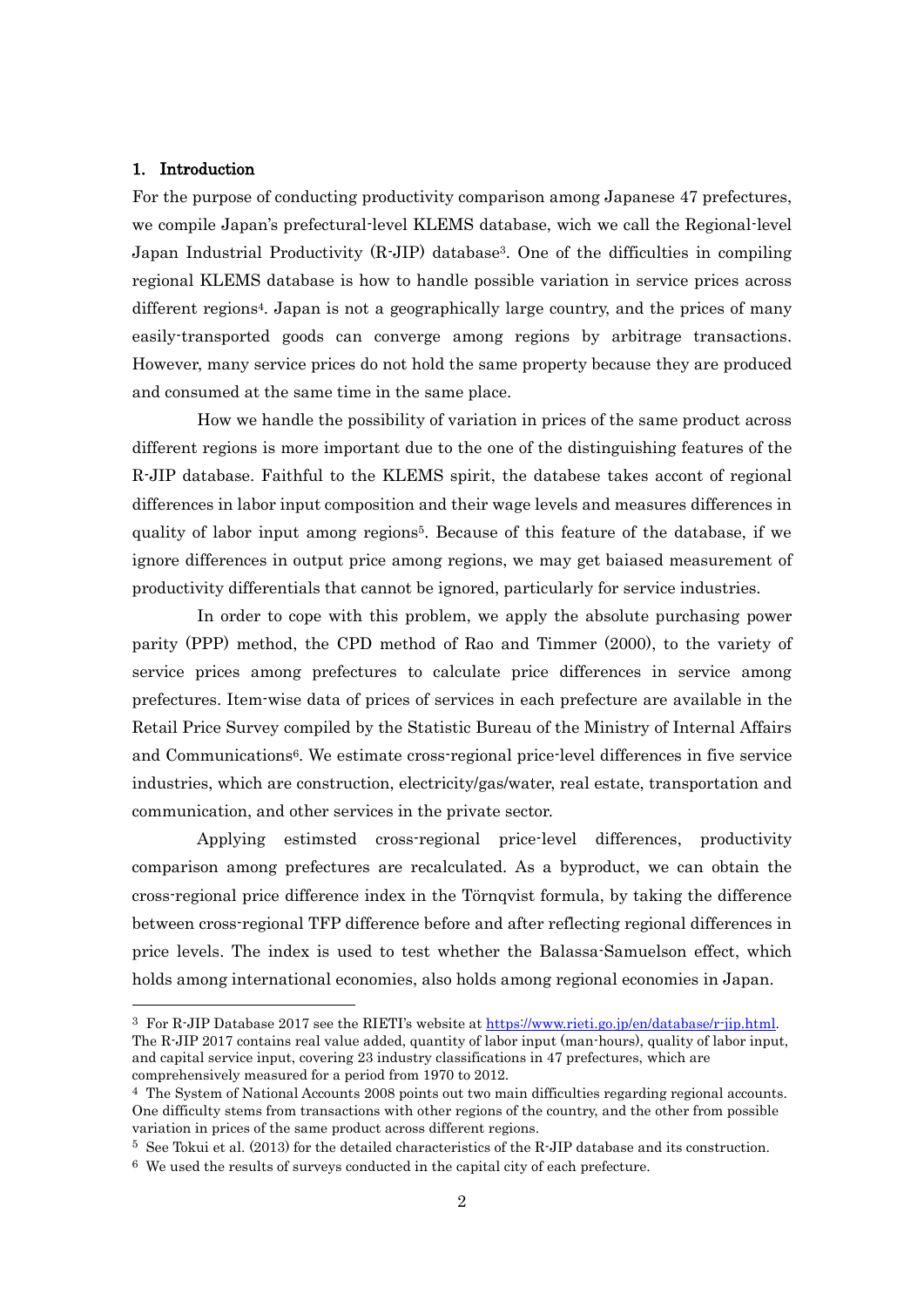In the following Section 2, we explain how to measure regional differences in price levels of services and its results. Section 3 reports the results of our recalculated productivity analysis factoring in the measured price-level differences among regions. Section 4 reports whether the regional version of the Balassa-Samuelson effect holds, by seeing the correlation between cross-regional price difference index values and cross-regional differences in labor productivity.

#### 2. Measuring Service-Price Differences across Regions

To compare productivity levels in absolute terms among different countries, one must convert prices as they are expressed in different currencies. This problem becomes easy when arbitarage by trade is at work so that law of one price holds internationally. However, there are some goods that are "non-tradable," thus complicating the issue. Likewise, in our study of different regions within the same country, although no adjustment for differences in price levels is necessary for goods whose prices can be arbitraged between regions through domestic trade, any goods that "cannot be traded" across regions even in the same country pose the same problem as in the context of the international economy. The service sector is typically known for its "simultaneous consumption and production," where, for many types of services, price arbitrage is unlikely to happen through inter-regional trade.

Hence, our task is to measure different price levels of services across regions. This can be accomplished by simply applying a method used in international economics to measure absolute purchasing power parities. We used the CPD method of Rao and Timmer (2000) that developed absolute purchasing power parities based on results of regression analyses of price data collected for individual items in each country.

As for prices of individual items in each region, we used data of the Statistic Bureau of the Ministry of Internal Affairs and Communications that tracks prices of items in each prefecture over time and publishes them in its Retail Price Survey. The Survey, as one would expect, has changed its composition over years through replacement of items. Some price data may not be necessarily available in all prefectures. Such replacement and missing data in some regions can be handled by the CPD method, which is one of the method's advantages. The Survey makes efforts to ensure consistency in the quality of covered items by specifying them in detail. Although we are rather doubtful of how much they can ensure such consistency in items of the service sector, we would not delve into this topic here.

The CPD method has another advantage of only needing price data of individual items, unlike the conventional method of constructing an index that requires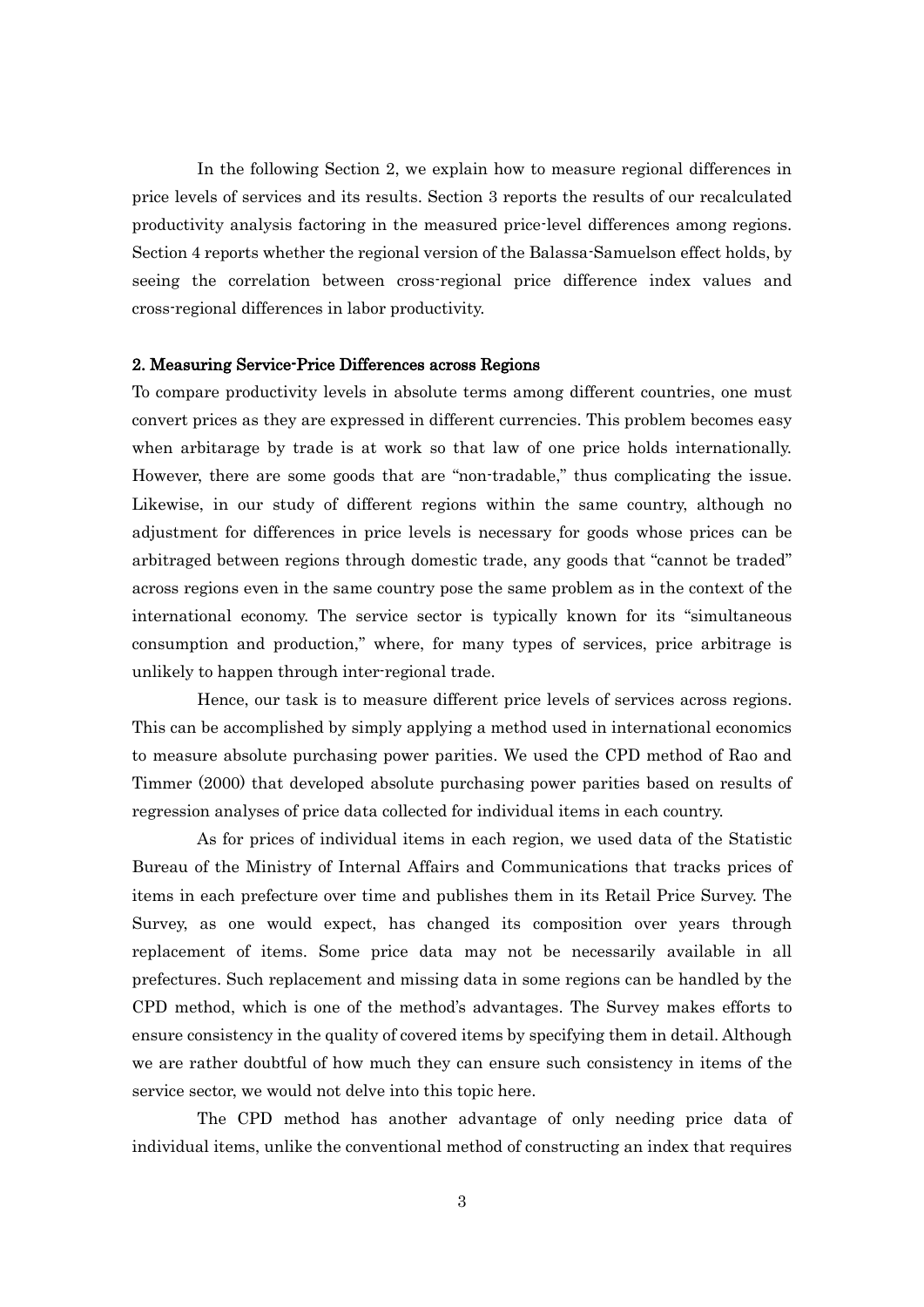data of each item's weight, something loke each item's share. This is accomplished by using an assumption specific to the CPD method as expressed in the following equation:

$$
(1) \quad p_{ri} = \pi_r^* \cdot \eta_i^* \cdot \nu_{ri}^*
$$

- $p_{\overrightarrow{n}}$ : Price of item i in prefecture r
- \*  $\pi$ <sup>\*</sup>
<sup>\*</sup>
. Cross-regional price-level ratio at industry classification level in the R-JIP database
- \*  $\eta_i^*$ : Relative price among items within the same industry classification in the R-JIP database

\*  $v_{\eta}^*$ : Random disturbance term

This means that the price of a certain item in each region, if ignoring the random disturbance term, can be expressed by a product of the cross-regional price ratio at industry classification level and the relative price of the item within that industry classification. In other words, relative prices of items within an industry classification are assumed to be the same regardless of region.

Under these assumptions, we take the log of both sides of Equation (1) to obtain Equation (2) below:

(2) 
$$
\log p_{ri} = \log \pi_r^* + \log \eta_i^* + \log \nu_{ri}^* = \pi_r + \eta_i + \nu_{ri}
$$

Equation (2) can be estimated by ordinary least squares, using an equation with the following dummy variables: ving dummy variables:<br>log  $p_{ri} = \pi_1 D_1 + \pi_2 D_2 + L_1 + \pi_{47} D_{47} + \eta_1 D_1^* + \eta_2 D_2^* + L_1 + \eta_n D_n^* + u_{ri}$ 

(3) 
$$
\log p_{ri} = \pi_1 D_1 + \pi_2 D_2 + L + \pi_{47} D_{47} + \eta_1 D_1^* + \eta_2 D_2^* + L + \eta_n D_n^* + u_{ri}
$$

where these two kinds of dummy variables are defined as below:

- $D_r$ : The value is 1 if  $p_{ri}$  on the left side of the equation is a data of prefecture r, and equals zero otherwise.
- $D_i$ : The value is 1 if  $p_{\mu}$  on the left side of the equation is a data of item i, and equals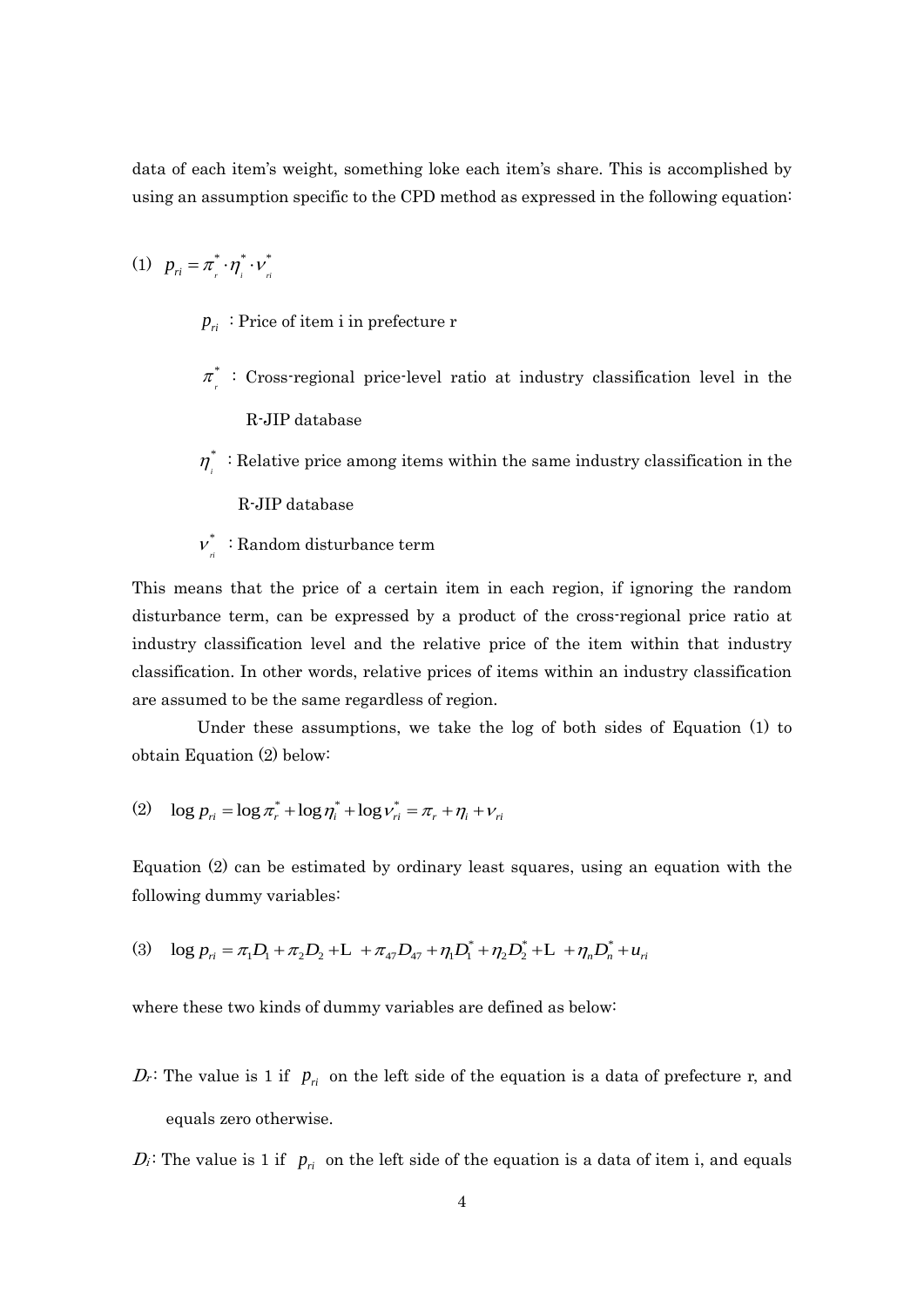zero otherwise.

Since this formula will generate perfect multicollinearity among explanatory variables if left as it is, we imposed a restriction where data of the first prefecture is taken as the numeraire, i.e.,  $\pi_1^* = 1$  or  $\pi_1 = \log \pi_1^* = 0$ . Here, we decided to take data of Tokyo as the basic standard  $(r = 1$  for Tokyo) and measure relative price levels in all other prefectures. The value of  $\hat{\pi}_r$  thus estimated gives the cross-regional price ratio at industry classification level in the R-JIP database by using the following equation:

(4)  $\hat{\pi}_r^* = \exp(\hat{\pi}_r)$ 

-

In our measurement of regional differences in service-price levels, we choose five industries: construction, electricity/gas/water, real estate, transportation and communication, and othe private service sectors (including private non-profit sectors). In recent years, these five industries account for  $40\%$   $\cdot$  a significantly large share  $\cdot$  of total nominal value added in the nation7. The largest among them is othe private service sectors, accounting for between 23 percent (in 2000) and 29 percent (in 2009) of value added by all industries.

Other than those five industries, the R-JIP database contains wholesale and retail, finance and insurance, and the government sector as service-sector industries. However, we excluded those three industries from our study of measuring regional differences in price levels due to conceptual difficulty in measuring prices<sup>8</sup>. But in the next section of this paper, in our analysis of productivity levels output of government sector is adjusted by regional differences in price levels of other private service sectors. Consequently, we made adjustment to the productivity analysis for regional differences in price levels, covering 6 industries in the service sector, which account for between 50 percent and 60 percent of total value added by all industries.

<sup>7</sup> The share was stable at between 43 percent and 44 percent during the period from 2000 to 2008, which, however, jumped to 47.5 percent in 2009 due to the global financial crisis precipitated by the collapse of Lehman Brothers, decreasing value added by manufacturing industries.

<sup>&</sup>lt;sup>8</sup> The shares of the 3 industries excluded from adjustment for regional price differences in this study in value added by all industries in Japan in 2009 were 13 percent for the wholesale and retail industries, 6 percent for the finance and insurance industries, and 12 percent for the government service. For the wholesale and retail industries, one possible method would be to calculate cross-regional price difference index values based on regional differences in commercial margins. This method, however, requires significantly large numbers of merchandise items and data points. As such, we will address this issue in future.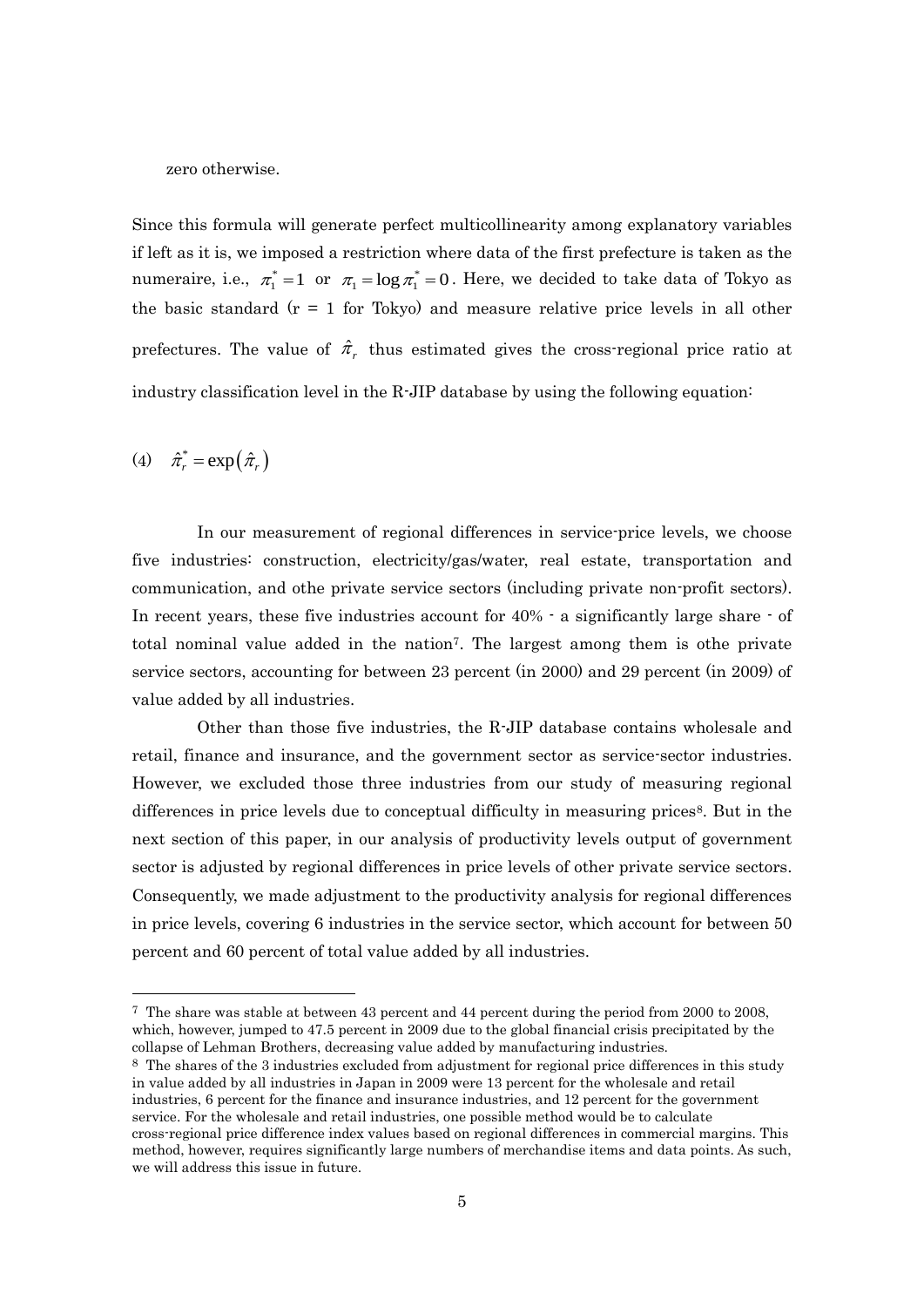Table 1 shows the number of items in those five industries covered in the Retail Price Surveys at 10-year intervals from 1970 to 2010. The total number of items for all of those five industries in the Survey gradually increased from 78 in 1970 to 200 in 20109. Because the number of data in a single fiscal year is not sufficient to estimate the intended regression equation, we pooled data for every five years up to a year whose last digit was zero or five (for instance, an estimating equation for 1970 used data from 1966 to 1970) and conducted regression at 5-year intervals. Accordingly, the approximate number of data points used for each estimating equation is the number of items in Table 1 times 47 prefectures times five years<sup>10</sup>.

(Table 1: Number of Items by Industry in Our Study [1970 to 2010])

Using these data we estimate Equation (3) for five service industries at the end of this paper at 5-year intervals from 1970 to 2010. We dropped prefecture dummies for Tokyo to express estimated values relative to Tokyo as a reference prefecture<sup>11</sup>. We can get quite robust estimated coefficients for each prefecture dummies. As estimated coefficients of Equation (3) are expressed in logarithmic form, we used the exponential function of Equation  $(4)$  to get regional relative price levels relative to Tokyo  $(=1)$ . These results are shown in Tables 2 through 6 for each industry: Table 2 is for the construction industry, Table 3 for the electricity, gas and water industry, Table 4 for the real estate industry, Table 5 for the transportation and communication industry, and Table 6 for other private service industries (including non-profit private services).

(Table 2: Relative Price Levels by Prefecture in the Construction Industry, Tokyo = 1, Comparisons in Years 1970, 1990, and 2010)

(Table 3: Relative Price Levels by Prefecture in the Electricity, Gas and Water Industry, Tokyo = 1, Comparisons in Years 1970, 1990, and 2010)

(Table 4: Relative Price Levels by Prefecture in the Real Estate Industry, Tokyo = 1, Comparisons in Years 1970, 1990, and 2010)

-

<sup>9</sup> Details of items in this study for 1970, 1980, 1990, 2000, and 2010 are described in Appendix 3.  $10$  The actual numbers of data points used for estimation are shown in the second to the last line along

with each estimated result in Appendix 1, which are somewhat less than these numbers because some data were missing for merchandise items that were not used in certain prefectures.

<sup>11</sup> Estimated results for 1970 were obtained without data of Okinawa Prefecture before its reversion to Japan due to their unavailability. For estimated results for 1975 and thereafter, we used 46 dummy variables for prefectures including Okinawa.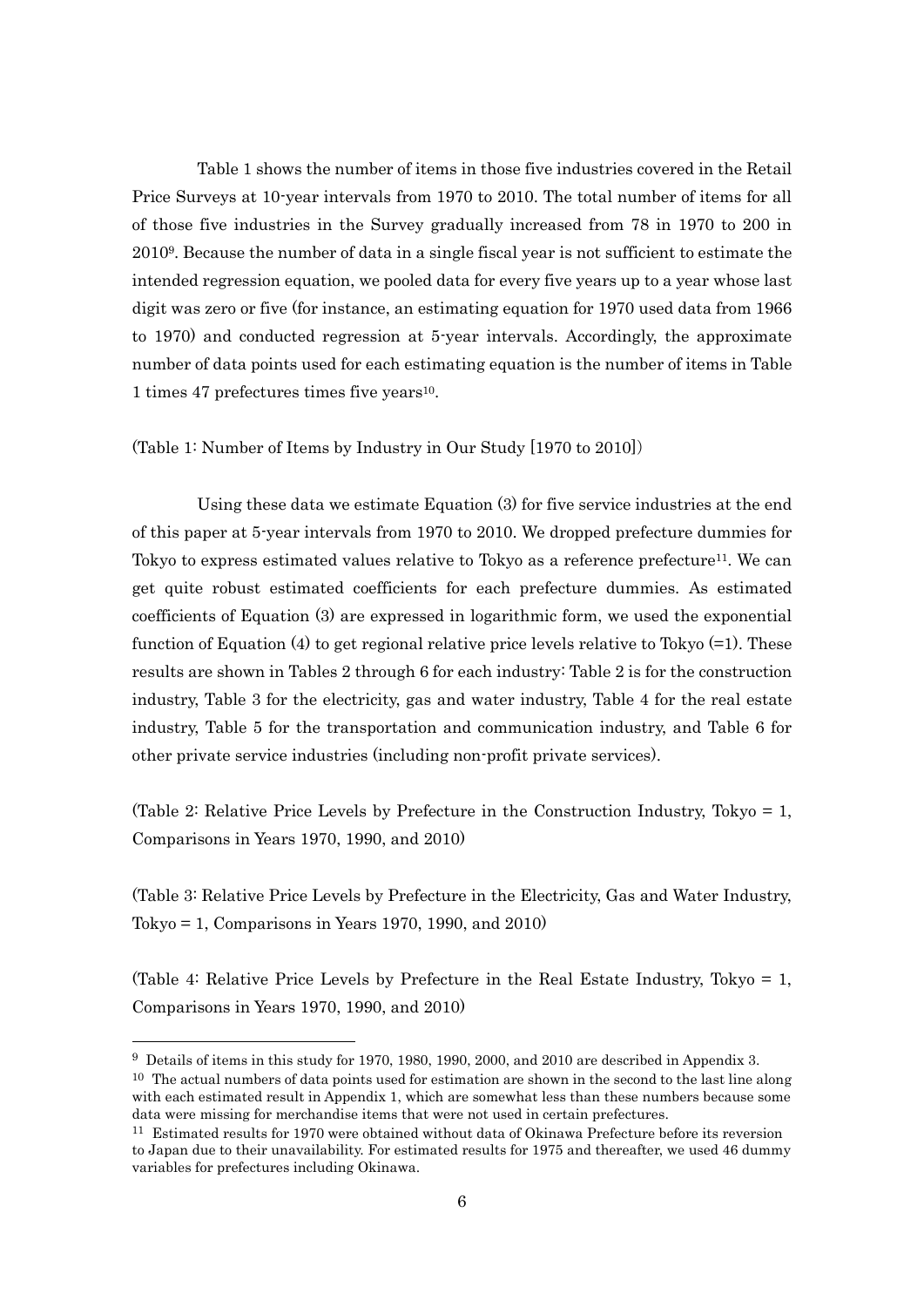(Table 5: Relative Price Levels by Prefecture in the Transportation and Communication Industry, Tokyo  $= 1$ , Comparisons in Years 1970, 1990, and 2010)

(Table 6: Relative Price Levels by Prefecture in Other Private Service Industries (including Non-profit Private Services), Tokyo = 1, Comparisons in Years 1970, 1990, and 2010)

Among those five industries, the real estate industry shows the largest differences in relative price levels across regions. This reflects large differences in levels of rents of various properties across regions in the underlying data for the estimation<sup>12</sup>. In the electricity, gas and water industry, regional differences narrowed during the period between 1970 and 1990 but started widening in 2010, showing fluctuations, presumably in reflection of energy price movement during this period. Similar trends are observed in the transportation and communication industry. We also believe this is due to the inclusion of the transportation industry that greatly consumes energy.

Most notable among all is other private service industries (including non-profit private services) shown in Table 6. In this industry, relative price levels in most of the prefectures had been lower than those in Tokyo from the beginning and price differentials relative to Tokyo have been getting even wider in recent years in many prefectures. To illustrate this trend, we depicted the case of Hokkaido in Graph 1, which shows changes in price levels in this industry relative to Tokyo in every five years. Graph 1 shows that this trend occurred from 1980s through the first half of the 1990s. After that, the situation has been stable. Other private service industries (including non-profit private services), accounting for between 20 percent and slightly less than 30 percent of value added by all industries, may also give a significant impact on measurement of productivity, which is recalculated as described in the next section<sup>13</sup>.

(Graph 1: Changes in Relative Price Levels in Other Private Service Industries (including Non-profit Private Services) in Hokkaido, Tokyo = 1, 1970 through 2010)

 $12$  Although regional differences in levels of rent on real estate may be divergent from those of real estate brokerage fees, their possible influence on recalculated productivity should be small because the real estate industry accounts for 2 percent - not a large share - of value added by all industries.

 $\overline{\phantom{a}}$ 

 $13$  The impact of regional price differences in the service industry (private sector and non-profit) was even greater, because they were also applied to the government service industry when we recalculated for the productivity analysis as mentioned above.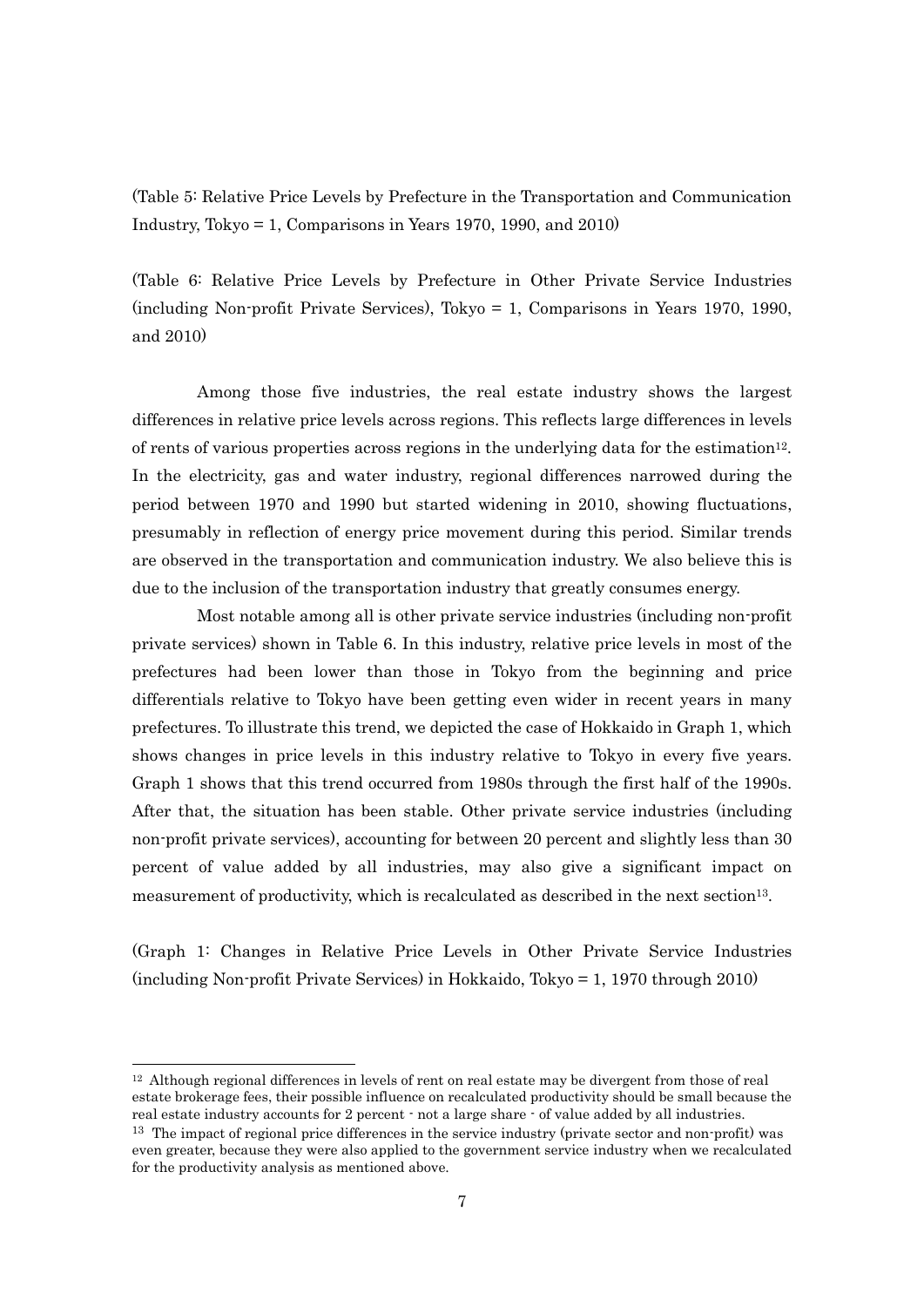#### 3. Productivity Analysis Corrected for Regional Differences in Service-price Levels

Using the R-JIP database, indices to compare productivity levels across prefectures have been developed and analyzed by Tokui et al. (2013) and Fukao et al. (2015). Their studies, as shown below, measured relative productivity levels of individual industries in each prefecture (hereinafter referred to as relative TFPs), by assuming a translog productivity function for each prefecture and each industry based on value added, and by using the method of Cave, Christensen and Diewert (1982) for constructing an index for cross-sectional productivity comparison. Adjustment for quality was made only to labor input. For capital input, industry-specific quality was taken into consideration, but regional differences were not presumed.

(5) 
$$
RTFP_{ir} = \log\left(\frac{V_{ir}}{\overline{V}_i}\right) - \frac{1}{2}\left(S_{ir}^K + \overline{S}_i^K\right)\log\left(\frac{K_{ir}}{\overline{K}_i}\right) - \frac{1}{2}\left(S_{ir}^L + \overline{S}_i^L\right)\left\{\log\left(\frac{H_{ir}}{\overline{H}_i}\right) + \log\left(\frac{Q_{ir}^L}{\overline{Q}_i^L}\right)\right\}
$$

 $V_{ir}$ : Real value added by industry i in prefecture r

 $K_{ir}$ : Real capital stock in industry i in prefecture r

 $H_{ir}$ : Labor input in man-hours in industry i in prefecture r

 $Q_{ir}^L$ : Labor quality in industry i in prefecture r

Variables with a bar on top represent the national averages (geometric means) of individual industries, which are expressed by the following equations:

$$
\log \overline{V}_i = \frac{1}{47} \sum_{r=1}^{47} \log V_{ir}
$$

$$
\log \overline{K}_i = \frac{1}{47} \sum_{r=1}^{47} \log K_{ir}
$$

$$
\log \overline{H}_i = \frac{1}{47} \sum_{r=1}^{47} \log H_{ir}
$$

$$
\log \overline{Q}_i^L = \frac{1}{47} \sum_{r=1}^{47} \log Q_{ir}^L
$$

Here,  $S^{K_{ir}}$  represents the cost share of capital and  $S_{ir}$  the cost share of labor. Those with a bar on top are the national averages (arithmetic means) of the respective shares of individual industries, which are obtained from:

$$
\overline{S}_{i}^{K} = \frac{1}{47} \sum_{r=1}^{47} S_{ir}^{K}
$$

$$
\overline{S}_{i}^{L} = \frac{1}{47} \sum_{r=1}^{47} S_{ir}^{L}
$$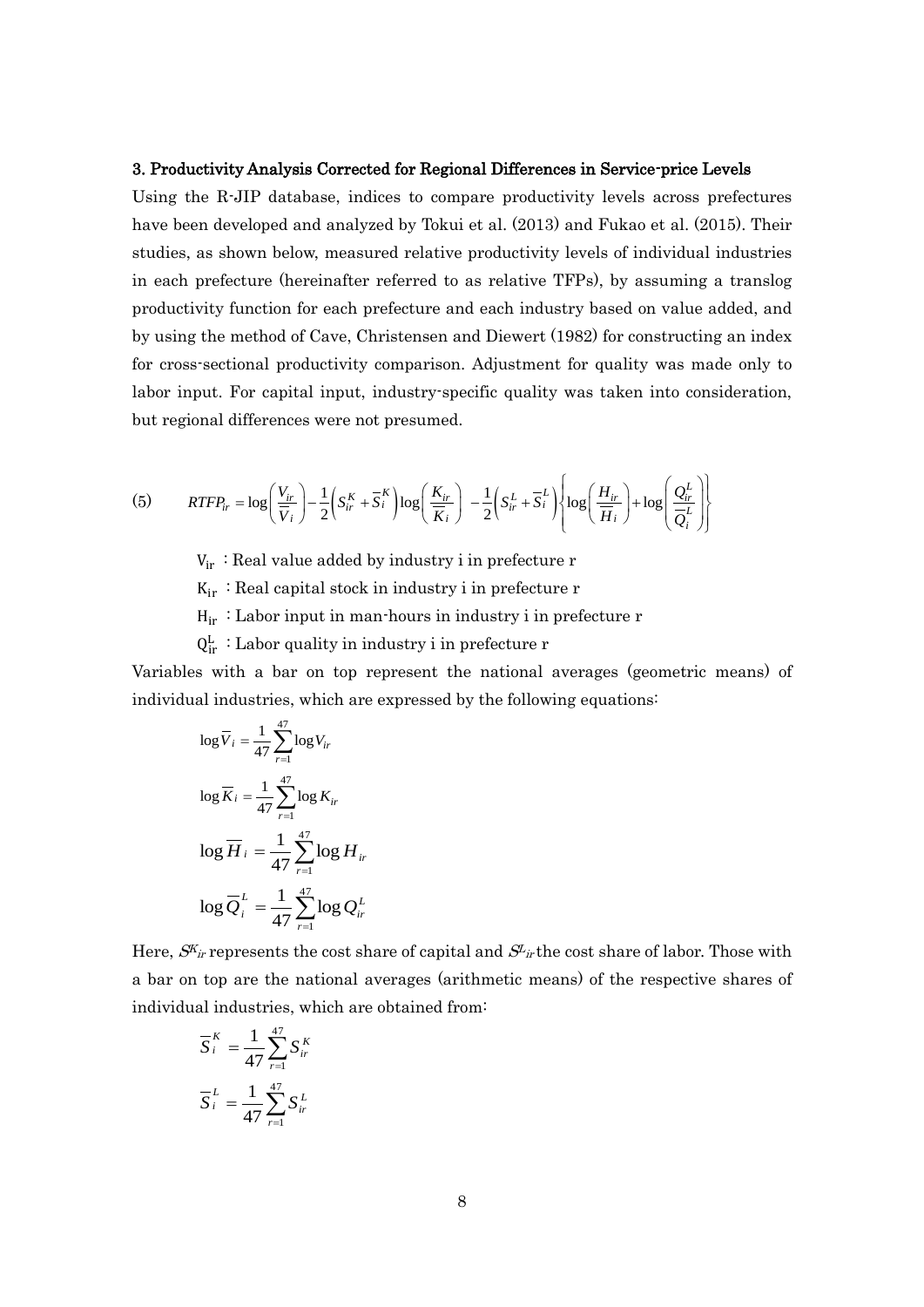The prefecture- and industry-specific relative TFPs are multiplied with value-added weights and aggregated over all industries with the following equations to derive the relative TFP for each prefecture.  $S_{ir}$  stands for the value-added weight of an industry in a particular prefecture. The symbol with a bar on top is the national average (arithmetic mean) of the industry.

(6) 
$$
RTFP_r = \sum_{i=1}^{23} \frac{1}{2} \left( S_{ir}^V + \overline{S}_i^V \right) RTFP_{ir}
$$

$$
\overline{S}_i^V = \frac{1}{47} \sum_{r=1}^{47} S_{ir}^V
$$

In this study, we estimate differences in price levels across prefectures for each service industry as explained in Section 2. We use these estimated results to recalculate relative TFPs14. To distinguish the symbol for the real value added by an industry in a

$$
log\frac{P_{ir}^{VA}}{P_{ir}^{VA}}\!=\!\frac{1}{\frac{1}{2}(w_{ir}\!+\!\overline{w_{l}})}\!\left\{ \!log\frac{P_{ir}^{GO}}{P_{ir}^{GO}}\!-\!\Big[1-\frac{1}{2}\big(w_{ir}+\overline{w_{l}}\big)\!\Big] \!log\frac{P_{ir}^{II}}{P_{ir}^{II}}\!\right\}
$$

where

-

- $P_{ir}^{GO}$ : Price level of output in region r and industry i. The same with a bar on top is its geometric mean for the whole region.
- $P_{ir}^{VA}$ : Price level of value added in region r and industry i. The same with a bar on top is its geometric mean for the whole region.
- $P_{ir}^{II}$ : Price level of intermediate input in region r and industry i. The same with a bar on top is its geometric mean for the whole region.

 $14$  In the case of comparing productivity levels among different countries, currencies' valuations should be converted, which requires estimation of absolute purchasing power parities. See, for example, Jorgenson, Kuroda and Nishimizu (1987) who made such international comparison in their work to estimate differences in productivity levels between Japan and the U.S. In case currencies' valuations were not converted, for instance, the EU KLEMS project, which compared productivity levels within the Eurozone with the single currency, amounts were converted by absolute purchasing power parities to reflect differences in price levels in the zone. The project produced output PPPs, intermediate input PPPs, labor input PPPs, and capital input PPPs to convert the corresponding nominal values into real values. See Inklaar and Timmer (2008) to know the method used in the EU KLEMS project. Our R-JIP database has already dealt with labor input PPPs, as labor input values are obtained while taking into account regional differences in the compositions of worker attributes and wages. The database, however, does not factor in capital input PPPs on the assumption that there is no regional difference in capital cost in each industry. Also, instead of implementing double deflation by calculating output PPPs and intermediate input PPPs as EU KLEMS did, which is a more exact approach, we settled with a simplified method in which we derived regional price differences in each industry as the equivalent of output PPPs and apply them to value added in a single deflation approach, as our study was limited to the service sector. If there are inter-industry tables by prefecture compiled under a uniform standard that can be used to derive value added ratios by industry and prefecture, we will be able to obtain value added PPPs in a manner consistent with the R-JIP database with output PPPs and intermediate input PPPs as shown with the equation below. This is an issue to be addressed in future. The value added PPP is given by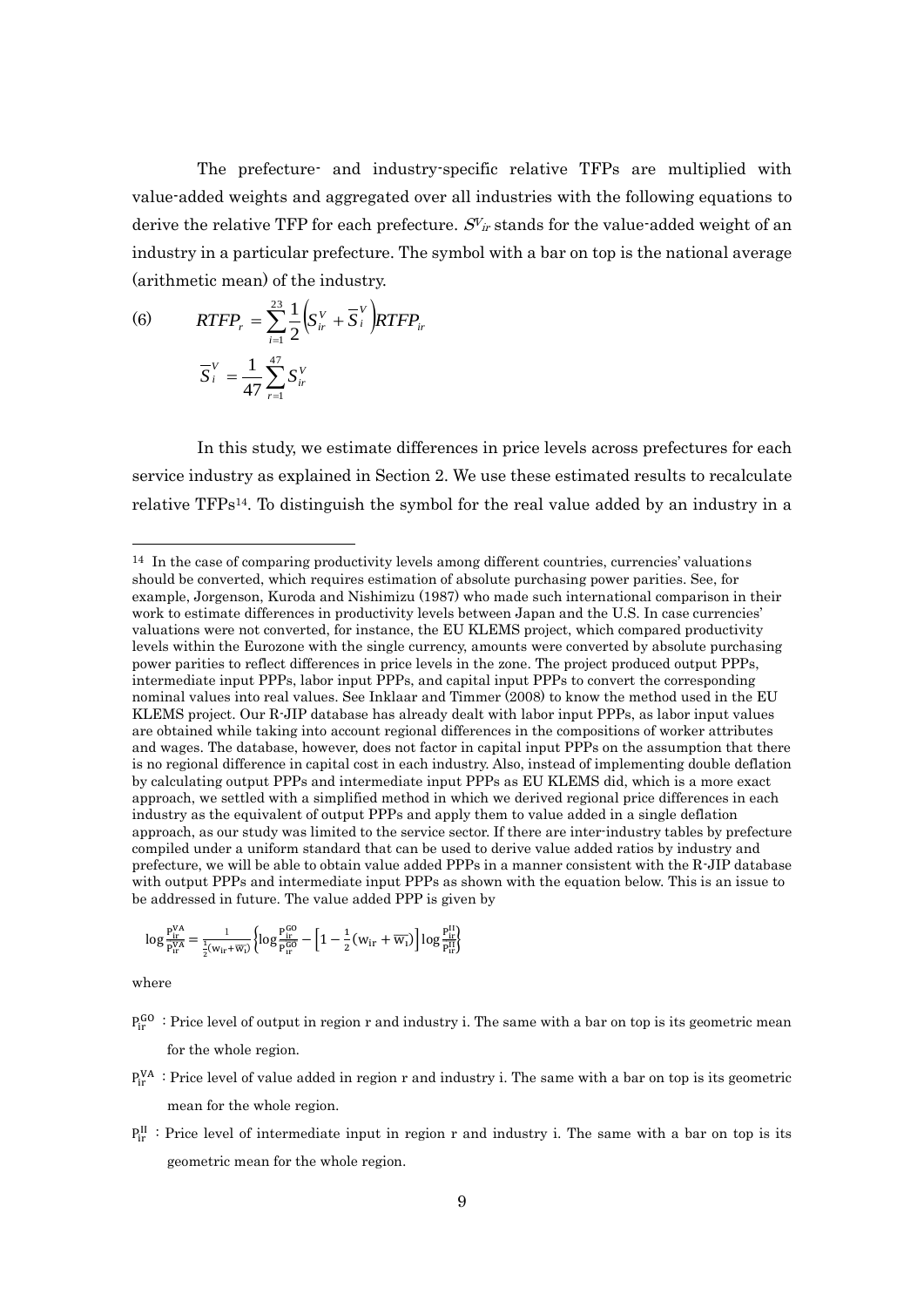prefecture that reflected regional differences in price levels of output from the previously used symbol, we expressed it by  $(V_{ir}^{\#})$  with the superscript sharp. The cross-regional price difference for output of industry i is denoted Pir (for those industries that were not subject to our adjustment for regional price differences, the index always takes the value of 1.) Then the relationship between the two can be expressed as follows:

$$
(7) \tV_{ir}^{\#} = \frac{V_{ir}}{P_{ir}}
$$

By letting the variables in the above equation with a bar on top denote the respective national averages (geometric means) of the industry, we get:

(8)  $\log \left( \frac{V_{ir}^{\#}}{V_{ir}^{\#}} \right)$  $\frac{V_{ir}^{\#}}{V_1^{\#}}$  =  $\log \left(\frac{V_{ir}}{\overline{V_1}}\right)$  $\frac{V_{\text{ir}}}{\overline{V_1}}$  – log  $\left(\frac{P_{\text{ir}}}{\overline{P_1}}\right)$  $\frac{\text{Tr}}{\overline{P_1}}$  $log\overline{V_1^{\#}} = \frac{1}{4}$  $\frac{1}{47}\sum_{r=1}^{47} \log V_{ir}^{\#}$  $log\overline{P}_1=\frac{1}{4}$  $\frac{1}{47}\sum_{r=1}^{47} log P_{ir}$ 

Relative TFPs that factor in cross-prefectural price level gaps can be computed by replacing real value added in Equation (5) with the newly calculated  $V_{ir}^{\#}$ , which gives us the following equation.

$$
\text{RTFP}_{\text{ir}}^{\#} = \log \left( \frac{V_{\text{ir}}^{\#}}{V_{\text{i}}^{\#}} \right) - \frac{1}{2} \left( S_{\text{ir}}^{\text{K}} + \overline{S_{\text{i}}^{\text{K}}} \right) \log \left( \frac{K_{\text{ir}}}{\overline{K_{1}}} \right) - \frac{1}{2} \left( S_{\text{ir}}^{\text{L}} + \overline{S_{\text{i}}^{\text{L}}} \right) \left\{ \log \left( \frac{H_{\text{ir}}}{\overline{H}_{i}} \right) + \log \left( \frac{Q_{\text{ir}}^{\text{L}}}{Q_{i}^{\text{L}}} \right) \right\}
$$

Comparing this equation and the original Equation (5) and considering the relationship expressed in Equation (8), we found the following relationship between the newly calculated and previously calculated TFPs.

(9) 
$$
RTFP_{ir}^{\#} = RTFP_{ir} - \log\left(\frac{P_{ir}}{P_i}\right)
$$

-

The prefecture- and industry-specific relative TFPs obtained above can be aggregated over all industries in the way we did with Equation (6) so that we can compare levels of prefectural productivity, as with the following equation:

 $w_{ir}$ : Value added ratio in region r and industry i. The same with a bar on top is its arithmetic mean for the whole region.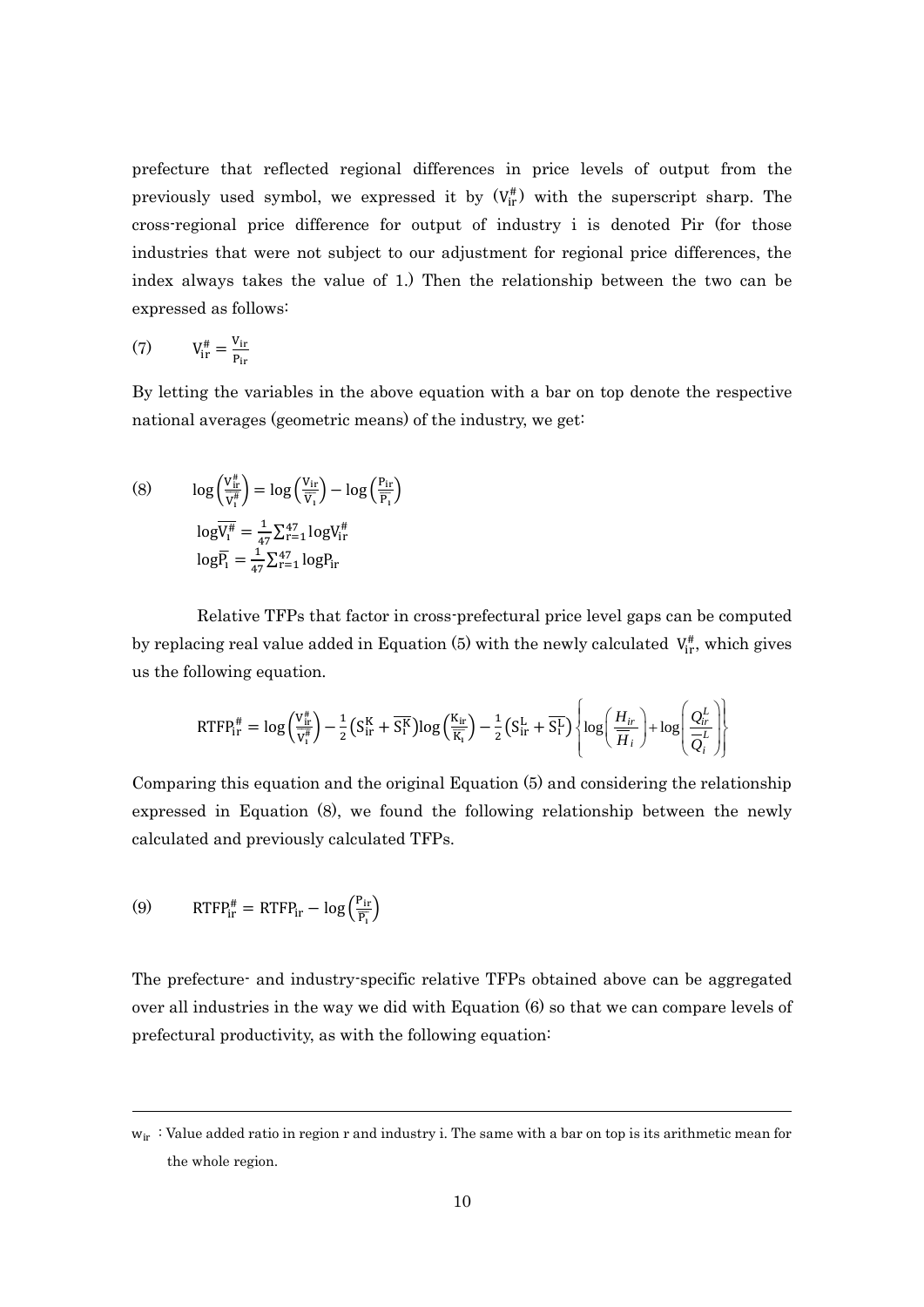$$
{\rm RTFP}_{{\rm r}}^{\#} = \Sigma_{\rm i=1}^{23} \left( \rm S_{\rm ir}^{\rm V} + \overline{S_{\rm i}^{\rm V}} \right) {\rm RTFP}_{\rm ir}^{\#}
$$

Substitution of Equation (9) into this equation produces Equation (10), which reveals that the difference between the newly calculated and previously calculated prefectural relative TFPs can generate a value that represents cross-prefectural price-gap index values for output for individual industries aggregated over all industries with the Törnqvist Index.

(10) 
$$
RTFP_r^{\#} = RTFP_r - \sum_{i=1}^{23} (S_{ir}^V + \overline{S_i^V}) \log \left( \frac{P_{ir}}{\overline{P_1}} \right)
$$

-

Now, let us look at the result of the calculated relative TFPs that reflect differences in price levels among prefectures15. Graphs 2, 3, and 4 show calculation results for 1970, 1990, and 2009, respectively. Points on the line graphs are relative TFPs previously calculated before price adjustment. The white bar graphs show newly calculated relative TFPs. The black portions of bars show the magnitude of corrections made by adjusting for relative price levels in the service sector. In prefectures where relative price levels in service industries were high, their relative TFPs that had been inflated without such adjustment decreased and in prefectures with lower service-price levels, adjustment went in the opposite direction.

(Graph 2: Relative TFPs that reflect differences in price levels among prefectures, 1970) (Graph 3: Relative TFPs that reflect differences in price levels among prefectures, 1990) (Graph 4: Relative TFPs that reflect differences in price levels among prefectures, 2009)

In each graph, prefectures are sorted in the ascending order of labor productivity from right to left. As we will see in the next section, generally, the higher the labor productivity and per-capita income are in a region, the higher the relative price level tends to be in its service sector (Balassa-Samuelson effect). In many prefectures in the left half of each graph, their relative TFPs were adjusted downward (the previously calculated relative TFP less newly calculated relative TFP, i.e., the price adjustment, was positive), and in many prefectures in the right half, their relative TFPs were adjusted upward (i.e., negative price adjustment).

Comparison between Graph 2 for 1970 and Graph 4 for 2009 shows that

<sup>15</sup> Here, the relative TFP is recalculated based on the R-JIP Database 2014 covering the data period between 1970 and 2009.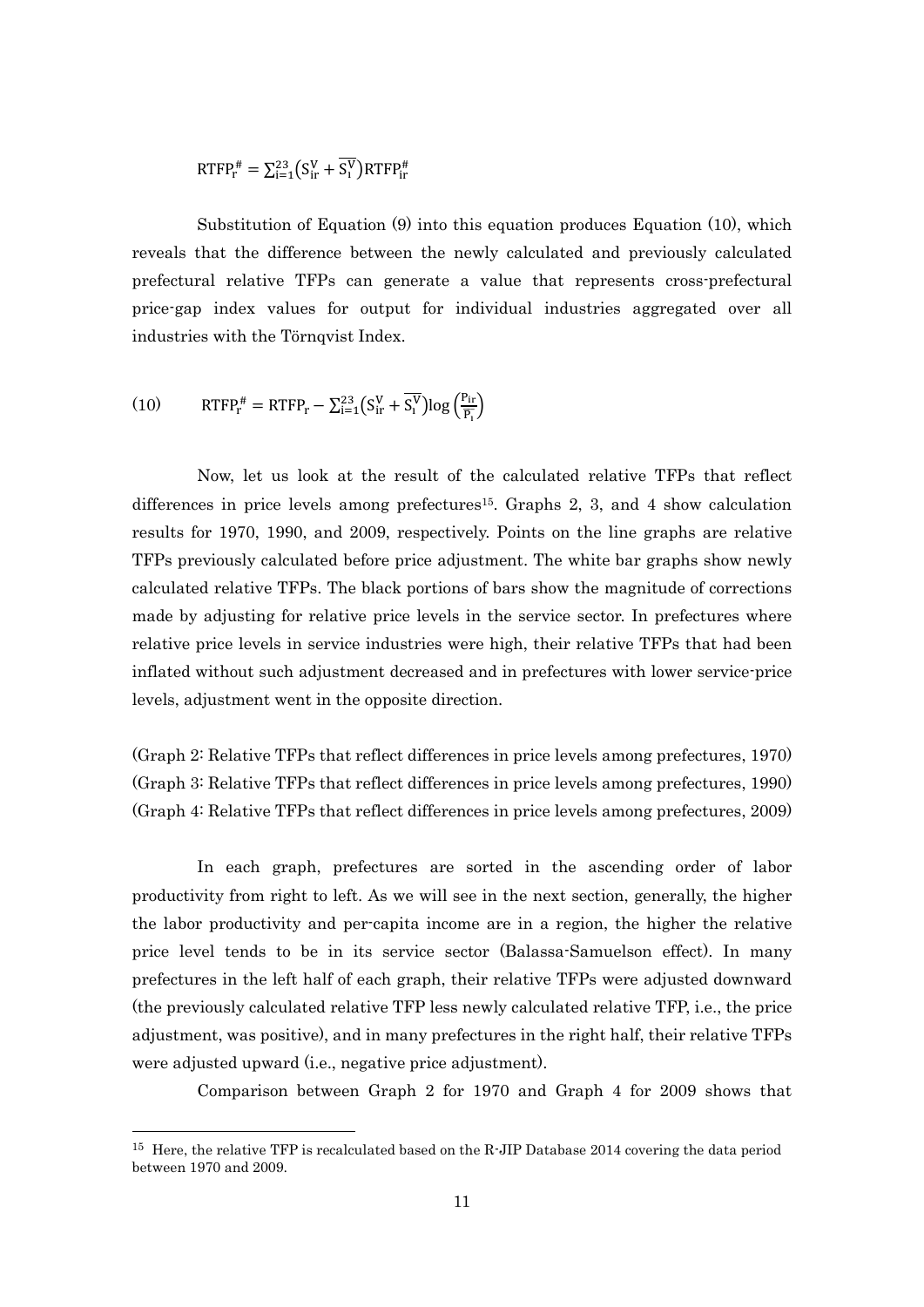incorporation of regional differences in price levels of services gives greater impact on regional differences in relative TFPs in 2009. This is because, as mentioned in the previous section, the value-added weight of service industries over all industries became larger in 2009 and because in other privte service industries (including non-profit private services), which had a large weight among them, regional price differences were wider.

It is hard to tell whether the degree of differences in relative TFPs across prefectures narrowed or widened on the whole only by looking at the bar graphs of Graphs 2 through 4 after making the corrections. Hence, we calculate standard deviations that show degrees of dispersion of the newly calculated and the previously calculated relative TFPs across prefectures and compared them at 10-year intervals as shown in Table 7. The result shows that, in all of the years, the values for relative TFPs that reflected prefectural price-level differences were smaller than those without reflecting such price-differentials. This means that the measures of cross-regional productivity gaps had been somewhat exaggerated by not considering regional price-level differentials in the service sector. Difference between the two is larger in and after 1990. For instance, our result shows that for 1970, the standard deviation of cross-regional TFP difference index values decreases by around 7% from 0.089 to 0.083, while for 2009, the standard deviation of the index decreases by around 13 percent, going from 0.079 to 0.069.

(Table 7: Standard Deviations Indicating Dispersion of Newly Calculated and Previously Calculated Relative TFPs across Prefectures, from 1970 to 2009)

Let us conclude this section by looking at how cross-prefectural differences in labor productivity are decomposed (into capital-labor ratio, labor quality, and relative TFP) based on our results of newly calculated relative TFPs obtained by reflecting regional differences in service-price levels. The bar graphs of Graphs 5, 6, and 7 illustrate the results of decomposition for 1970, 1990, and 2009, respectively. Forty years ago, regional differences in capital-labor ratios (bars in black) played a major role in regional differences in labor productivity. Their influence had gradually decreased in recent years to be replaced by regional differences in relative TFPs (bars in white), which plays a significant role. This is the same results found by Tokui et al. (2013), Fukao et al. (2015), and others. To put it another way, although factoring into regional differences in service price levels has an effect of moderately correcting overestimation of cross-regional differences in relative TFPs, such effect is not significant enough to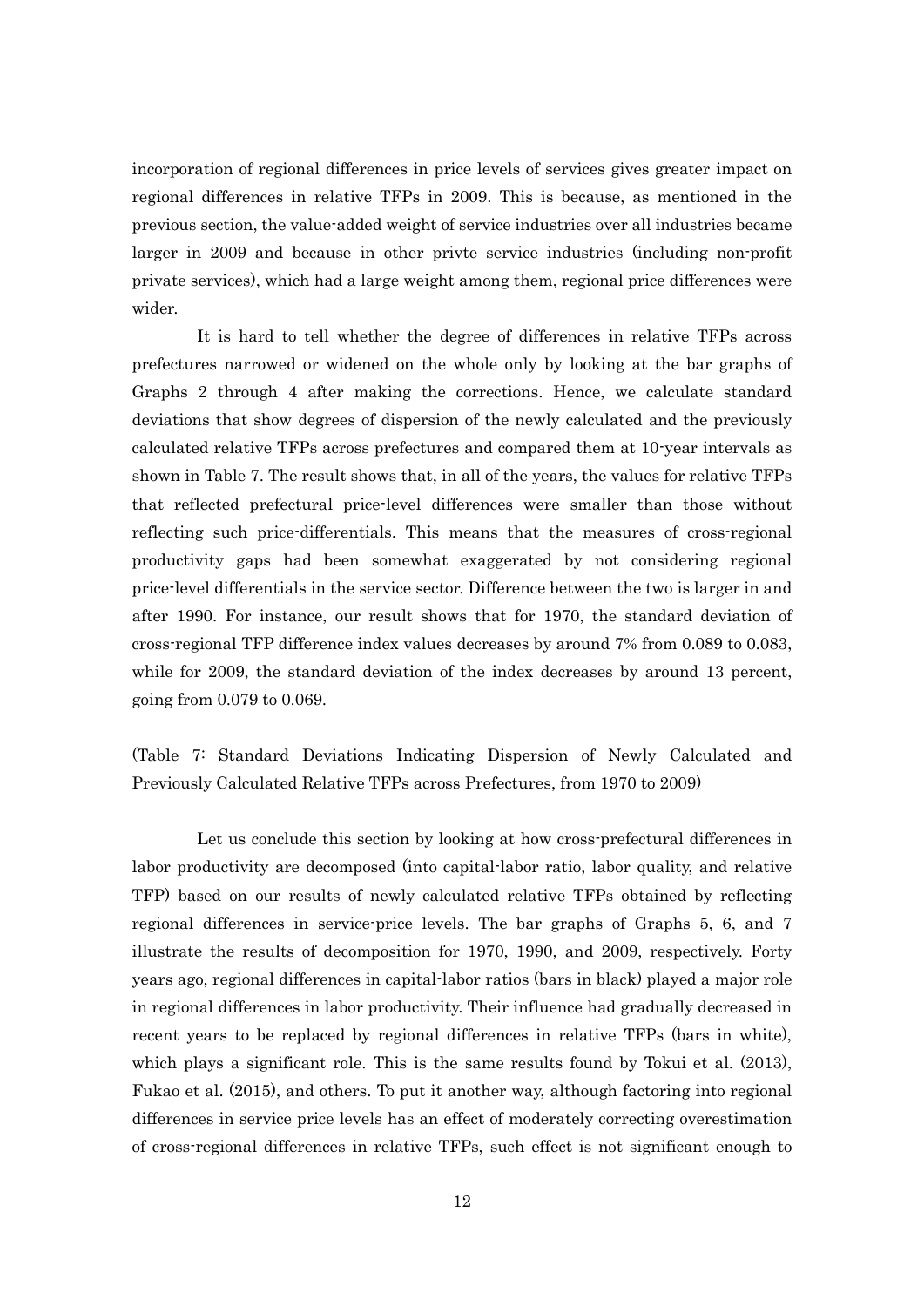correct the conclusion that regional gaps in relative TFPs have become an important factor in explaining regional differences in labor productivity in recent years16.

(Graph 5: Decomposition of Differences in Regional Labor Productivity in 1970) (Graph 6: Decomposition of Differences in Regional Labor Productivity in 1990) (Graph 7: Decomposition of Differences in Regional Labor Productivity in 2009)

# 4. Regional Differences in Service-price Levels and the Balassa-Samuelson Effect

Our results, so far, showed not only that regional differences in productivity still exist even within Japan, but also that regional differences in price levels are observed in the service sector. This led us to the question of whether such regional differences in price levels observed within Japan are consistent with the Balassa-Samuelson effect, which is well-known in international economics <sup>17</sup> . Balassa (1964) and Samuelson (1964) explained that absolute purchasing power parities across countries do not hold even in the long-run because of differences in productivity levels between the tradable and non-tradable goods sectors. The Balassa-Samuelson effect explains that domestic prices are inflated in developed countries than in developing countries.

If we assume that difference between developed and developing countries in international economics corresponds to difference between regions with high and low labor productivity levels within a country, we would expect that in regions with high levels of labor productivity, relative price levels should be inflated due to inflated prices of non-tradable services. As we can obtain cross-regional price difference index values by using Equation (10) as explained in the previous section, we can look at the correlation between these values and levels of regional labor productivity to test whether the domestic version of the Balassa-Samuelson effect holds.

Graphs 8, 9, and 10 are scatter plot diagrams to analyze correlation between cross-regional price difference index values and differences in labor productivity at prefecture level for 1970, 1990, and 2009, respectively. Each graph shows a regression line where the cross-regional price difference index is regressed on the labor

-

<sup>16</sup> Tokui et al. (2013) and Fukao et al. (2015) conducted more detailed analyses and concluded that many of the differences in relative TFPs, the major source of regional differences in labor productivity still remaining in recent years, were caused by regional differences in the service sector. It is important that this study has confirmed the importance of regional differences in relative TFPs, even after factoring in regional price differences in the service industry.

<sup>&</sup>lt;sup>17</sup> This paper defines the "Balassa-Samuelson (BS) effect" as the phenomenon that prices of services (non-tradable goods) are higher in relatively rich countries and lower in relatively poor countries. As a mechanism behind such phenomenon observed, they focused on differences in productivity levels between traded and non-traded goods. This paper, however, does not include discussion of such underlying mechanism.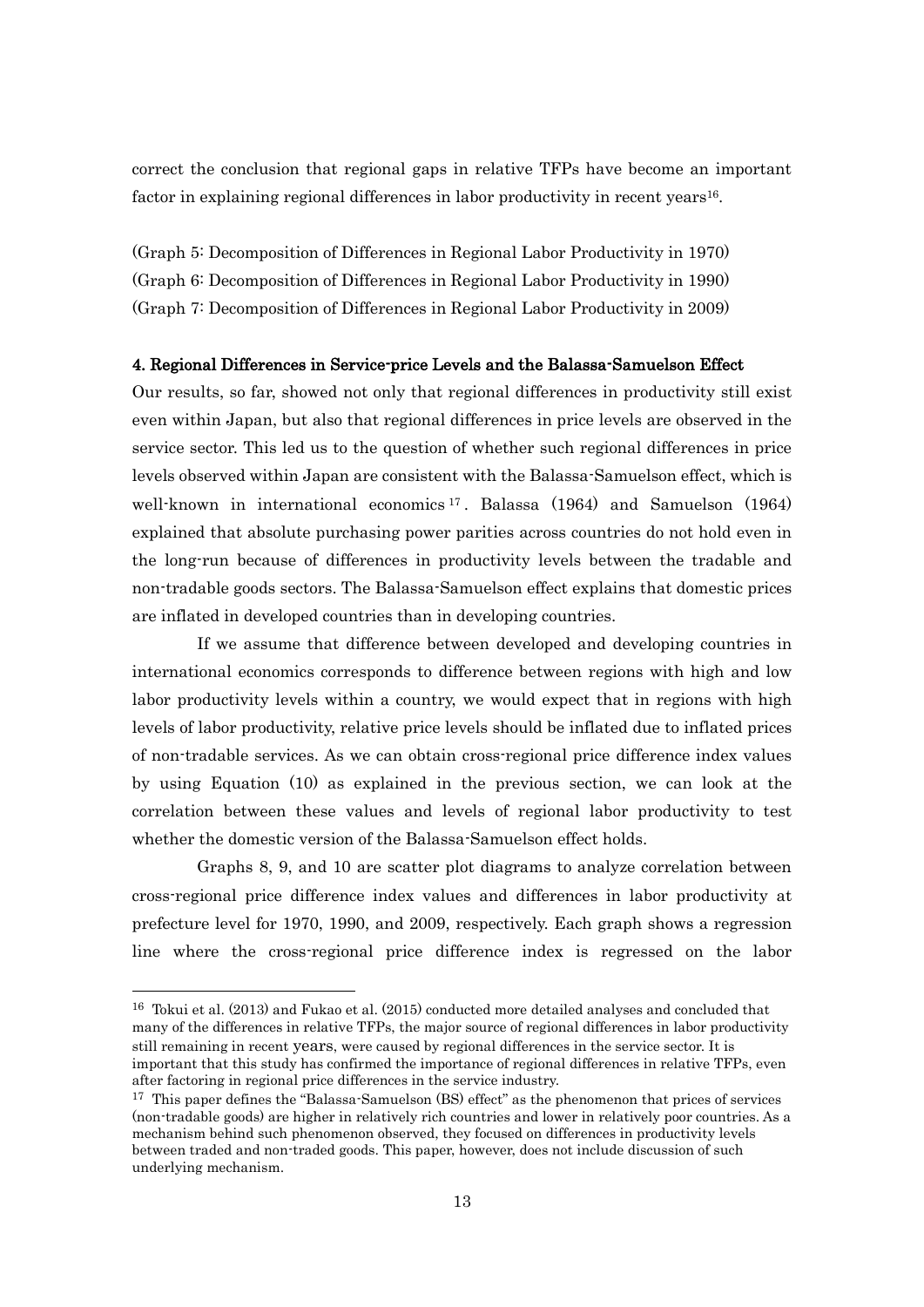productivity difference along with its 95 percent confidence interval. These scatter plots indicate weak positive correlation between the two. Table 8 summarises these scatter plots in correlation coefficients between the two variables and their level of significance. With the exception of 2009, in nearly all of the years in the table, the correlation coefficient is significant at the 1 percent or 5 percent level. We can conjecture that in regions with high labor productivity levels, wages get relatively higher in excess of productivity differences in the service sector, which inflate relative price levels of services in these regions.

(Graph 8: Correlation between Regional Differences in Price Levels and Differences in Labor Productivity in 1970)

(Graph 9: Correlation between Regional Differences in Price Levels and Differences in Labor Productivity in 1990)

(Graph 10: Correlation between Regional Differences in Price Levels and Differences in Labor Productivity in 2009)

(Table 8: Correlation Coefficients between Regional Differences in Price Levels and Differences in Labor Productivity and Their Significance Level from 1970 through 2009)

## 5. Conclusion

The objective of this study is to make up for the shortcoming of the R-JIP database, which has been published without reflecting regional differences in price levels in service industries, even though service industries are thought to have gained importance in cross-regional productivity analysis, as indicated by the analyses conducted by Tokui et al. (2013) and Fukao et al. (2015). Based on the R-JIP database, these works conclude that, as the underlying factors to explain regional differences in labor productivity in Japan in recent years, differences in productivity levels within an industry, as measured by relative TFPs, came to play a more important role, and among industries, differences in relative TFPs in service industries were getting more important.

To estimate cross-regional relative price levels, we use item-wise price data compiled by the Retail Price Survey, and we apply the CPD method that is developed to measure absolute purchasing power parities. The results are then incorporated into our productivity analysis to make recalculation. Our study finds out that although factoring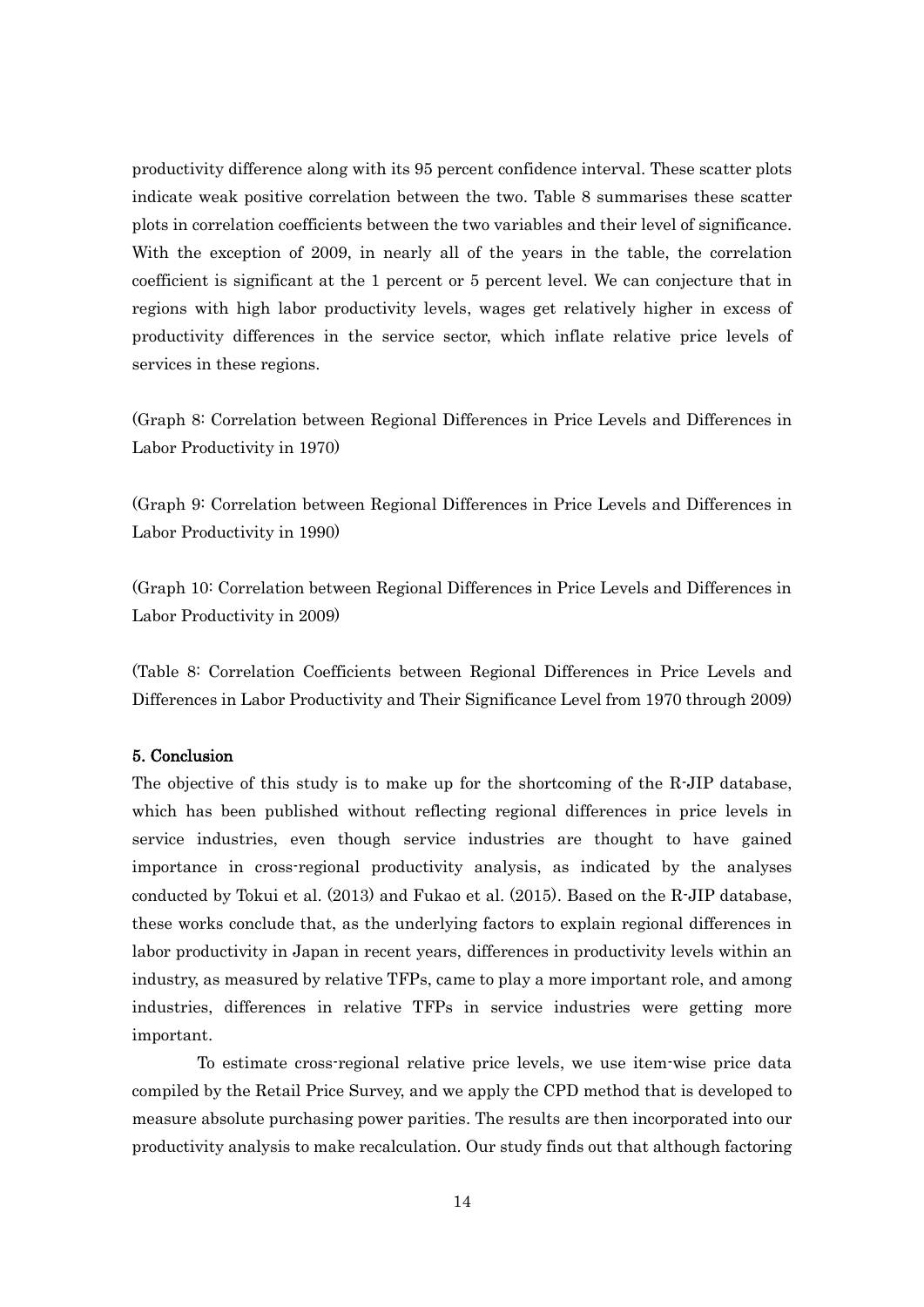in regional differences in service price levels has an effect of moderately correcting overestimation of regional differences in relative TFPs, such effect is not large enough to correct the conclusion that cross-regional differences in relative TFPs have become an important factor in explaining the regional differences in labor productivity in recent years. Furthermore, we test an intra-national version of the Balassa-Samuelson effect by seeing the correlation between the cross-regional price difference index values, a byproduct of our productivity analysis, and regional differences in labor productivity. We find that relationships indicative of the Balassa-Samuelson effect can be observed among Japanes regions.

The issue of regional price-level differences in service industries discussed in this study, while not going so far as to significantly correct the previous studies on decomposition of regional differences in labor productivity, is likely to gain more importance because the share of service industries in the total value added by all industries has been expanding in recent years and because regional price-level gaps have widened in other private service industries. This suggests that, in cross-regional productivity analysis, it is necessary to carefully handle regional price-level differences arising from service industries' salient feature of simultaneous consumption and production.

We conclude this paper by pointing out two major issues that could not be covered in this study. One issue is about the wholesale and retail industry that was not included here. We did not adjust for regional price-level differences in the wholesale and retail industry due to unavailability of appropriate item-wise data that would fit the method used in this study. However, the wholesale and retail industry, accounting for more than 10 percent of value added by all industries, might affect our result in this paper. Therefore, we need to devise ways to include it in our adjustment for regional price-level differences by imposing some assumption, for instance, an assumption that regional price-level differences for merchandise are deemed to be regional price-level differences in commercial margins. Another issue is about how to deflate value added. Given that output is measured by value added in the R-JIP database, it should be preferable to adopt double deflation. That, however, requires inter-industry data by region, indicating the needs to refine and expand our database.

### References:

J. Tokui, T. Makino, K. Fukao, T. Miyagawa, N. Arai, S. Arai, T. Inui, K. Kawasaki, N. Kodama, and N. Noguchi (2013), "Todofuken-betsu Sangyo Seisansei (R-JIP) Database no Kochiku to Chiiki-kan Seisansei Kakusa no Bunseki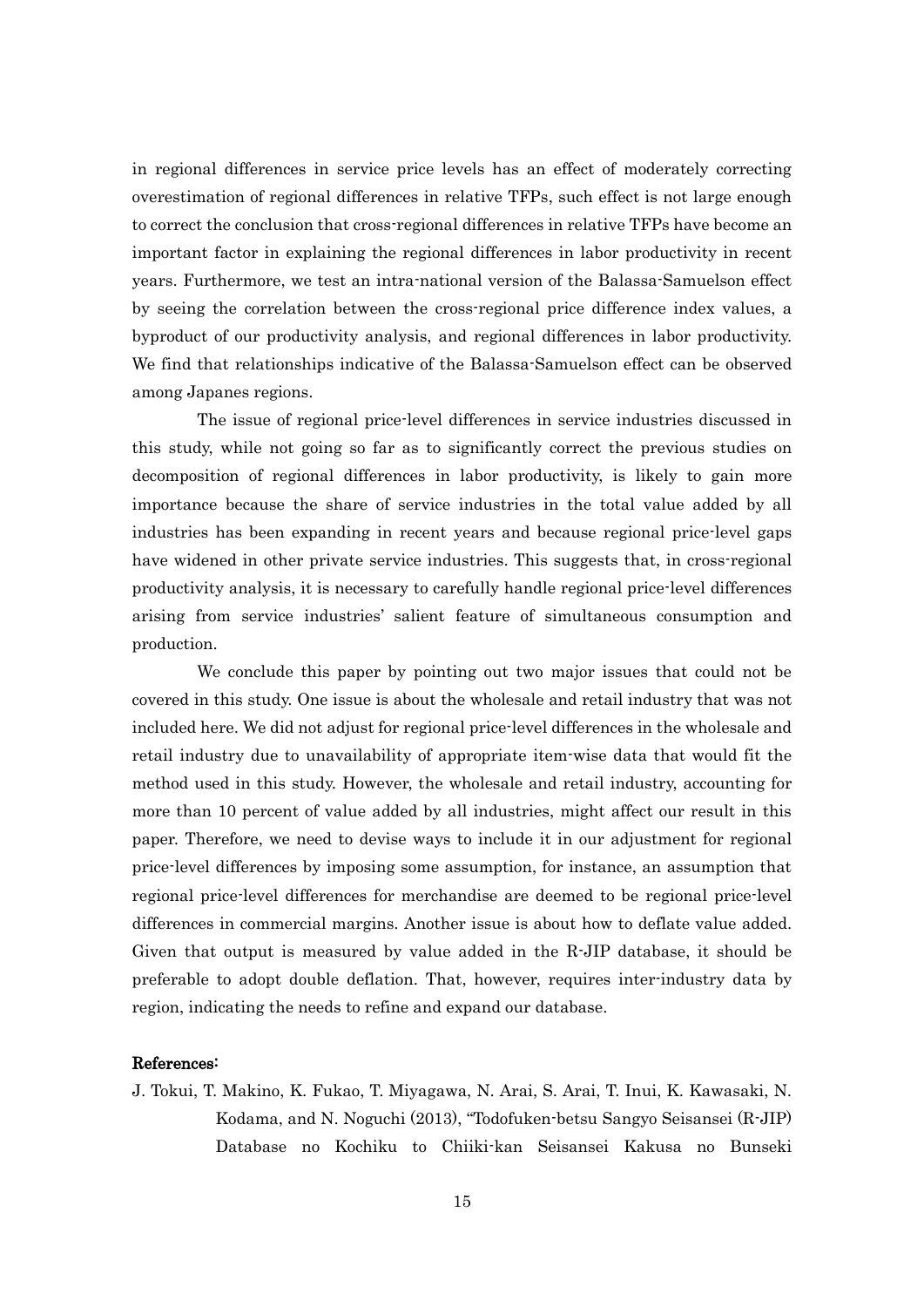[Construction of the Regional-Level Japan Industrial Productivity (R-JIP) Database and Analysis of Prefectural Productivity Differences]," The Economic Review (Keizai Kenkyu), Vol. 64, No. 3, pp. 218-239 (in Japanese).

- Balassa, B. (1964), "The Purchasing Power Parity Doctrine: A Reappraisal," Journal of Political Economy, Vol. 72, pp. 584-96.
- Caves, D., L. Christensen, and W. Diewert (1982), "Multilateral Comparisons of Output, Input and Productivity Using Superlative Index Numbers," Economic Journal, Vol. 92, No. 365, pp. 73-86.
- Fukao, F., J.-P. Bassino, T. Makino, R. Paprzycki, T. Settsu, M. Takashima, and J. Tokui (2015), Regional Inequality and Industrial Structure in Japan 1874-2008. Maruzen Publishing Co., Ltd.
- InKlaar, R., and Marcel P. Timmer (2008), International Comparisons of Output, Inputs and Productivity at the Industry Level, Groningen Growth and Development Centre Research Memorandum.
- Jorgenson, D. W., M. Kuroda, and M. Nishimizu (1987), Japan-U.S. Industry-Level Productivity Comparisons, 1960-1979, Journal of the Japanese and International Economies, Vol. 1, pp. 1-30.
- Samuelson, P. (1964), "Theoretical Notes on Trade Problems," Review of Economics and Statistics, Vol.23, pp.1-60.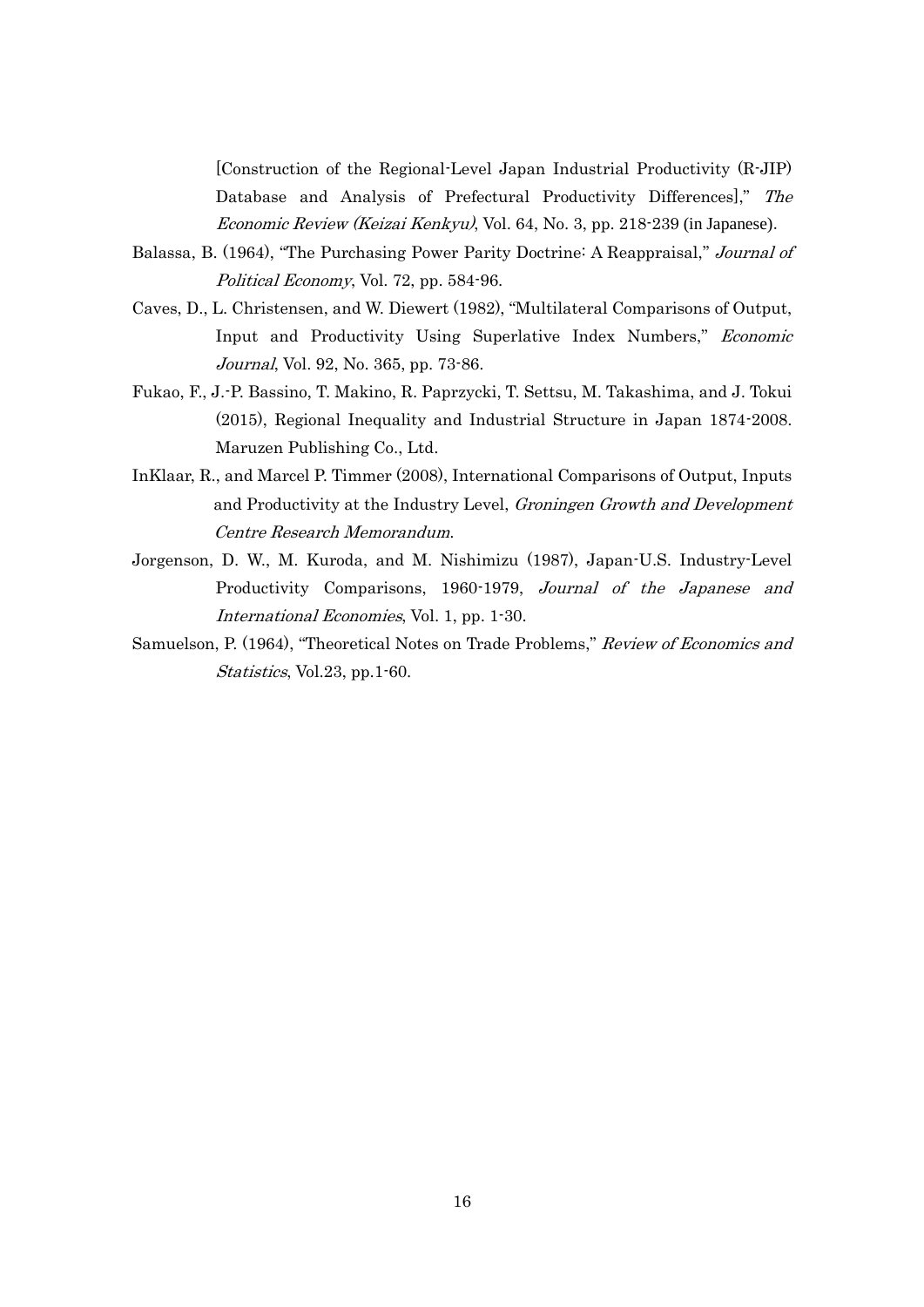|    | R-JIP industries                        | 1970 | 1980 | 1990 | 2000 | 2010 |
|----|-----------------------------------------|------|------|------|------|------|
| 16 | Construction                            | 15   | 16   |      | 17   | 19   |
| 17 | Electricity/Gas/Water                   | 13   | 15   | 24   | 28   | 27   |
| 20 | Real estate                             | 3    | 3    | 9    |      |      |
| 21 | <b>Transportation and Communication</b> | 8    | 8    | 18   | 35   | 49   |
| 22 | Other private service industries        | 39   | 50   | 78   | 85   | 98   |
|    | 計                                       | 78   | 92   | 146  | 172  | 200  |

Table 1. Number of Items by Industry in Our Study: 1970-2010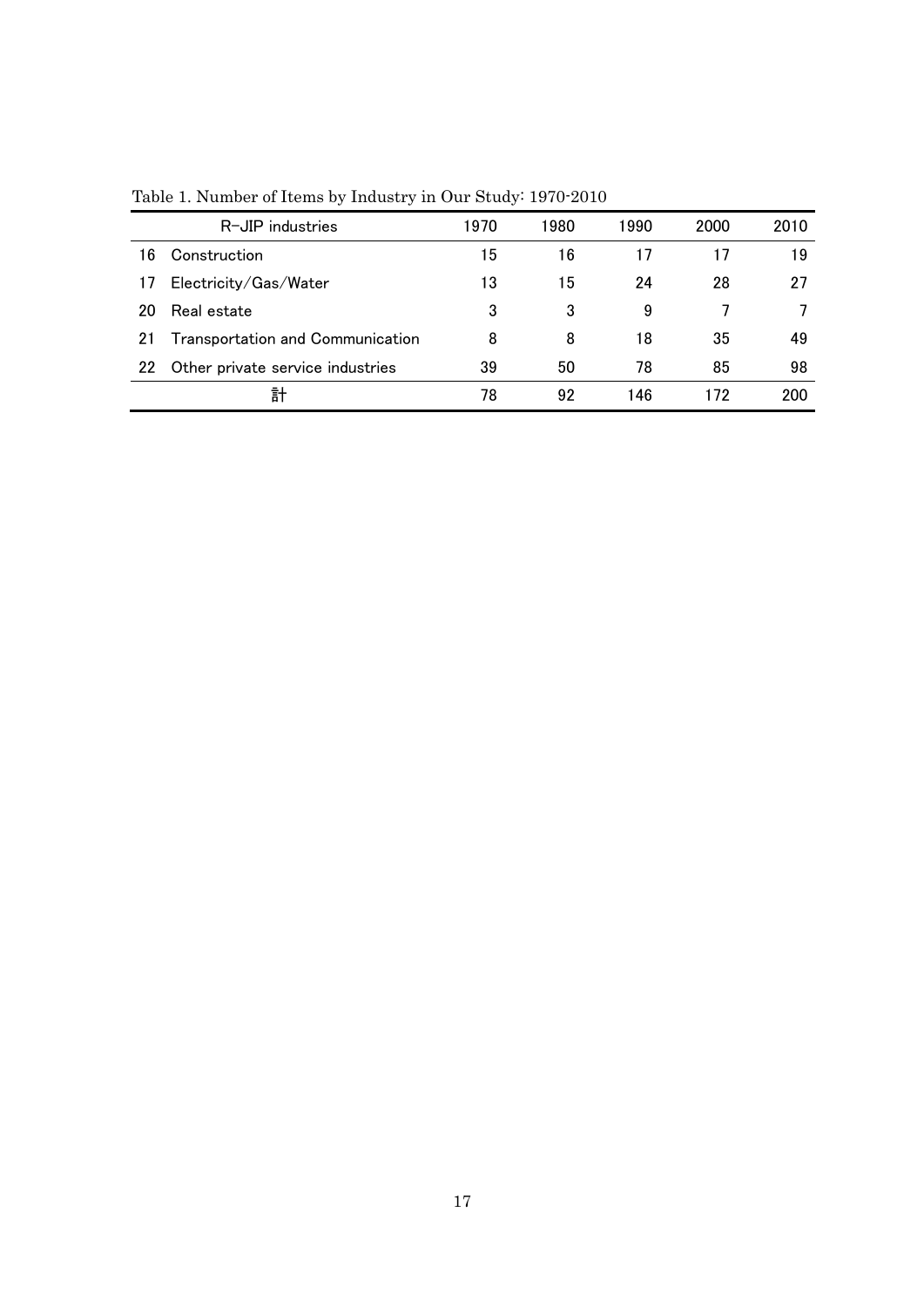|                  | токуо      | 1970     | $1,$ Comparisons in Tears $1970, 1990,$ and $2010$ | 1990     |          | 2010     |          |
|------------------|------------|----------|----------------------------------------------------|----------|----------|----------|----------|
|                  | prefecture | Relative |                                                    | Relative |          | Relative |          |
|                  |            | price    | Std.Err.                                           | price    | Std.Err. | price    | Std.Err. |
| 1                | Hokkaido   | 0.961    | 0.039                                              | 1.035    | 0.037    | 0.973    | 0.031    |
| $\boldsymbol{2}$ | Aomori     | 0.925    | 0.037                                              | 0.901    | 0.032    | 1.005    | 0.032    |
| 3                | Iwate      | 0.888    | 0.035                                              | 0.848    | 0.030    | 0.992    | 0.032    |
| 4                | Miyagi     | 0.930    | 0.037                                              | 0.917    | 0.032    | 0.944    | 0.030    |
| 5                | Akita      | 0.981    | 0.039                                              | 0.871    | 0.031    | 0.932    | 0.030    |
| 6                | Yamagata   | 1.053    | 0.042                                              | 0.822    | 0.029    | 0.971    | 0.031    |
| 7                | Fukushima  | 0.934    | 0.038                                              | 0.880    | 0.031    | 1.001    | 0.032    |
| 8                | Ibaraki    | 0.900    | 0.036                                              | 0.907    | 0.032    | 0.973    | 0.031    |
| 9                | Tochigi    | 0.917    | 0.037                                              | 0.829    | 0.029    | 0.979    | 0.032    |
| 10               | Gunma      | 0.929    | 0.037                                              | 0.904    | 0.032    | 0.926    | 0.030    |
| 11               | Saitama    | 0.970    | 0.039                                              | 0.885    | 0.031    | 0.942    | 0.030    |
| 12               | Chiba      | 0.965    | 0.039                                              | 0.889    | 0.031    | 0.955    | 0.031    |
| 13               | Tokyo      | 1.000    |                                                    | 1.000    |          | 1.000    |          |
| 14               | Kanagawa   | 1.009    | 0.040                                              | 1.046    | 0.037    | 1.105    | 0.036    |
| 15               | Niigata    | 0.955    | 0.038                                              | 0.907    | 0.032    | 1.000    | 0.032    |
| 16               | Toyama     | 0.926    | 0.037                                              | 0.870    | 0.031    | 0.949    | 0.031    |
| 17               | Ishikawa   | 0.957    | 0.038                                              | 0.954    | 0.034    | 0.983    | 0.032    |
| 18               | Fukui      | 0.888    | 0.036                                              | 0.939    | 0.033    | 1.023    | 0.033    |
| 19               | Yamanashi  | 0.900    | 0.036                                              | 0.917    | 0.032    | 0.940    | 0.030    |
| 20               | Nagano     | 0.996    | 0.040                                              | 0.908    | 0.032    | 0.934    | 0.030    |
| 21               | Gifu       | 0.928    | 0.037                                              | 0.949    | 0.034    | 0.935    | 0.030    |
| 22               | Shizuoka   | 0.959    | 0.039                                              | 0.890    | 0.032    | 0.988    | 0.032    |
| 23               | Aichi      | 1.089    | 0.043                                              | 1.063    | 0.038    | 0.990    | 0.032    |
| 24               | Mie        | 0.886    | 0.036                                              | 0.890    | 0.032    | 0.990    | 0.032    |
| 25               | Shiga      | 0.908    | 0.036                                              | 0.923    | 0.033    | 1.022    | 0.033    |
| 26               | Kyoto      | 1.015    | 0.041                                              | 0.995    | 0.035    | 0.957    | 0.031    |
| 27               | Osaka      | 0.920    | 0.037                                              | 0.967    | 0.034    | 1.027    | 0.033    |
| 28               | Hyogo      | 0.967    | 0.039                                              | 0.980    | 0.035    | 0.983    | 0.032    |
| 29               | Nara       | 0.981    | 0.039                                              | 0.893    | 0.032    | 0.948    | 0.031    |
| 30               | Wakayama   | 0.986    | 0.040                                              | 0.941    | 0.033    | 1.058    | 0.034    |
| 31               | Tottori    | 0.922    | 0.037                                              | 0.863    | 0.031    | 0.976    | 0.031    |
| 32               | Shimane    | 0.978    | 0.039                                              | 0.887    | 0.031    | 0.981    | 0.032    |
| 33               | Okayama    | 0.914    | 0.037                                              | 0.869    | 0.031    | 0.960    | 0.031    |
| 34               | HIroshima  | 0.981    | 0.039                                              | 0.951    | 0.034    | 0.932    | 0.030    |
| 35               | Yamaguchi  | 0.962    | 0.039                                              | 0.873    | 0.031    | 1.018    | 0.033    |
| 36               | Tokushima  | 0.936    | 0.038                                              | 0.897    | 0.032    | 0.941    | 0.030    |
| 37               | Kagawa     | 0.900    | 0.036                                              | 0.783    | 0.028    | 0.876    | 0.028    |
| 38               | Ehime      | 0.934    | 0.038                                              | 0.876    | 0.031    | 0.854    | 0.028    |

Table 2: Relative Price Levels by Prefecture in the Construction Industry, Tokyo = 1, Comparisons in Years 1970, 1990, and 2010  $\overline{a}$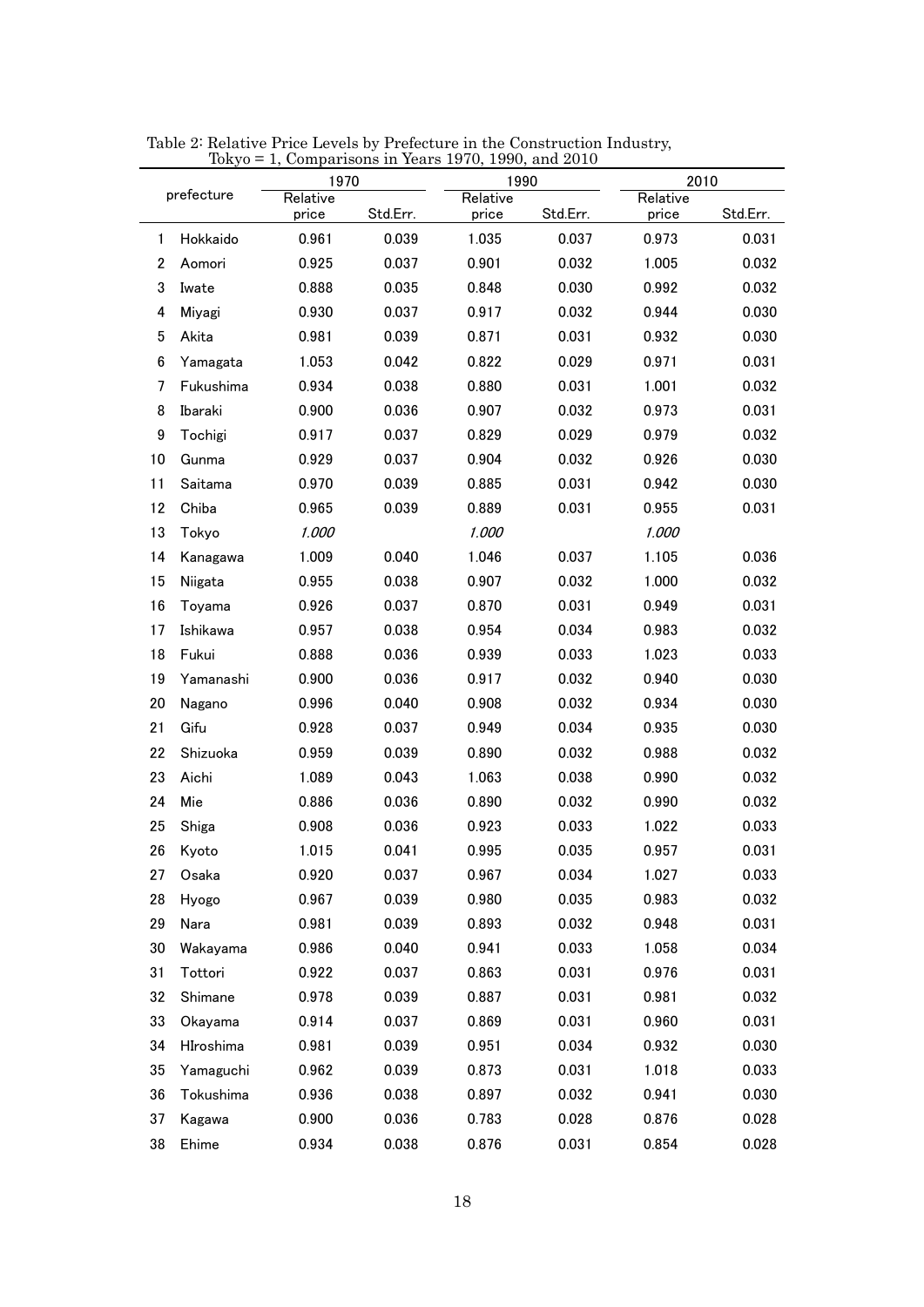| 39 | Kochi          | 0.956 | 0.038 | 0.854 | 0.030 | 0.954 | 0.031 |
|----|----------------|-------|-------|-------|-------|-------|-------|
| 40 | <b>Fukuoka</b> | 0.903 | 0.036 | 0.880 | 0.031 | 0.955 | 0.031 |
| 41 | Saga           | 0.895 | 0.036 | 0.782 | 0.028 | 0.980 | 0.032 |
| 42 | Nagasaki       | 0.879 | 0.035 | 0.957 | 0.034 | 1.010 | 0.033 |
| 43 | Kumamoto       | 0.951 | 0.038 | 0.877 | 0.031 | 1.046 | 0.034 |
| 44 | Oita           | 0.924 | 0.037 | 0.768 | 0.027 | 1.009 | 0.032 |
| 45 | Mivazaki       | 0.861 | 0.035 | 0.781 | 0.028 | 0.887 | 0.029 |
| 46 | Kagoshima      | 0.899 | 0.036 | 0.779 | 0.028 | 0.935 | 0.030 |
| 47 | Okimnawa       |       |       | 0.778 | 0.028 | 0.884 | 0.028 |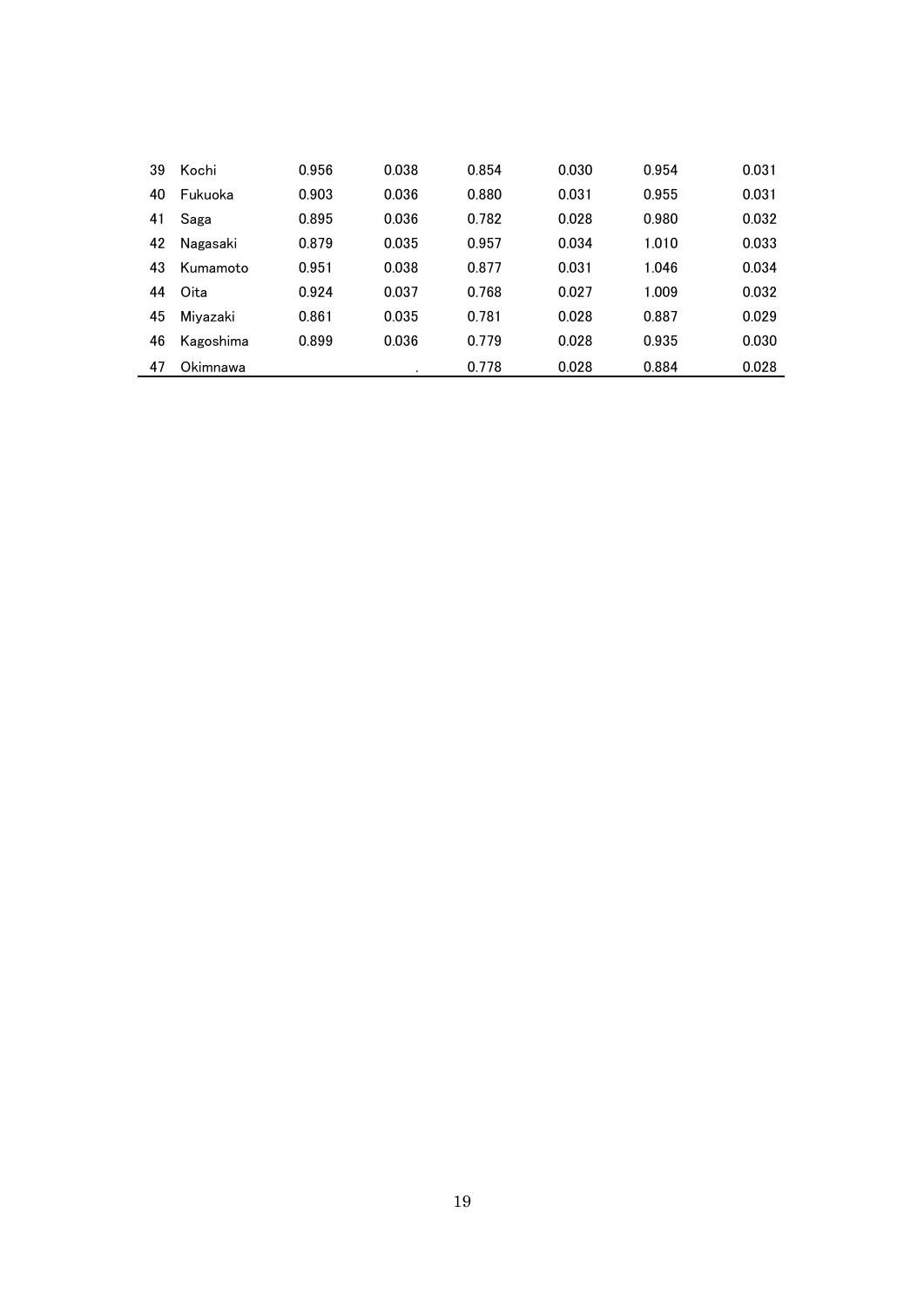|                 | prefecture | 1970              |          |                   | 1990     | 2010              |          |
|-----------------|------------|-------------------|----------|-------------------|----------|-------------------|----------|
|                 |            | Relative<br>price | Std.Err. | Relative<br>price | Std.Err. | Relative<br>price | Std.Err. |
| 1               | Hokkaido   | 1.274             | 0.077    | 0.899             | 0.032    | 1.201             | 0.053    |
| 2               | Aomori     | 1.752             | 0.104    | 0.808             | 0.028    | 1.141             | 0.050    |
| 3               | Iwate      | 0.922             | 0.056    | 0.763             | 0.027    | 1.128             | 0.049    |
| 4               | Miyagi     | 1.092             | 0.065    | 0.679             | 0.024    | 1.080             | 0.049    |
| 5               | Akita      | 1.023             | 0.061    | 0.847             | 0.030    | 1.182             | 0.053    |
| $6\phantom{1}6$ | Yamagata   | 0.975             | 0.058    | 0.932             | 0.033    | 1.167             | 0.052    |
| 7               | Fukushima  | 0.991             | 0.059    | 0.861             | 0.030    | 1.211             | 0.054    |
| 8               | Ibaraki    | 0.970             | 0.059    | 0.809             | 0.028    | 1.131             | 0.050    |
| 9               | Tochigi    | 0.914             | 0.054    | 0.906             | 0.032    | 1.101             | 0.050    |
| 10              | Gunma      | 1.104             | 0.066    | 0.773             | 0.027    | 1.056             | 0.048    |
| 11              | Saitama    | 1.073             | 0.064    | 0.851             | 0.030    | 1.114             | 0.050    |
| 12              | Chiba      | 1.114             | 0.068    | 0.815             | 0.029    | 0.960             | 0.042    |
| 13              | Tokyo      | 1.000             |          | 1.000             |          | 1.000             |          |
| 14              | Kanagawa   | 1.035             | 0.063    | 0.936             | 0.033    | 0.990             | 0.043    |
| 15              | Niigata    | 0.969             | 0.059    | 0.781             | 0.028    | 1.054             | 0.047    |
| 16              | Toyama     | 1.051             | 0.062    | 0.741             | 0.026    | 1.095             | 0.048    |
| 17              | Ishikawa   | 0.931             | 0.055    | 0.824             | 0.029    | 1.064             | 0.047    |
| 18              | Fukui      | 0.938             | 0.056    | 0.724             | 0.026    | 1.014             | 0.044    |
| 19              | Yamanashi  | 0.948             | 0.056    | 0.855             | 0.031    | 0.987             | 0.044    |
| 20              | Nagano     | 0.994             | 0.060    | 0.917             | 0.033    | 1.093             | 0.048    |
| 21              | Gifu       | 0.932             | 0.055    | 0.888             | 0.031    | 1.021             | 0.046    |
| 22              | Shizuoka   | 0.931             | 0.055    | 0.808             | 0.028    | 1.000             | 0.044    |
| 23              | Aichi      | 0.901             | 0.055    | 0.919             | 0.033    | 1.159             | 0.051    |
| 24              | Mie        | 0.973             | 0.059    | 0.673             | 0.024    | 0.885             | 0.039    |
| 25              | Shiga      | 0.996             | 0.060    | 0.920             | 0.033    | 1.135             | 0.051    |
| 26              | Kyoto      | 0.999             | 0.061    | 0.921             | 0.033    | 1.161             | 0.052    |
| 27              | Osaka      | 0.936             | 0.057    | 0.766             | 0.027    | 0.977             | 0.043    |
| 28              | Hyogo      | 1.025             | 0.062    | 0.952             | 0.034    | 1.097             | 0.049    |
| 29              | Nara       | 1.121             | 0.068    | 0.934             | 0.034    | 1.125             | 0.052    |
| 30              | Wakayama   | 1.006             | 0.060    | 0.831             | 0.029    | 1.043             | 0.046    |
| 31              | Tottori    | 0.968             | 0.058    | 0.789             | 0.028    | 1.035             | 0.045    |
| 32              | Shimane    | 1.017             | 0.060    | 0.972             | 0.034    | 1.212             | 0.053    |
| 33              | Okayama    | 0.924             | 0.055    | 0.807             | 0.028    | 1.102             | 0.048    |
| 34              | HIroshima  | 0.955             | 0.057    | 0.793             | 0.028    | 1.053             | 0.045    |
| 35              | Yamaguchi  | 0.940             | 0.056    | 0.937             | 0.033    | 1.172             | 0.051    |
| 36              | Tokushima  | 0.964             | 0.057    | 0.740             | 0.026    | 1.066             | 0.047    |
| 37              | Kagawa     | 0.972             | 0.058    | 0.843             | 0.030    | 1.145             | 0.051    |
| 38              | Ehime      | 0.999             | 0.059    | 0.843             | 0.030    | 1.058             | 0.046    |

Table 3: Relative Price Levels by Prefecture in the Electricity, Gas and Water Industry, Tokyo = 1, Comparisons in Years 1970, 1990, and 2010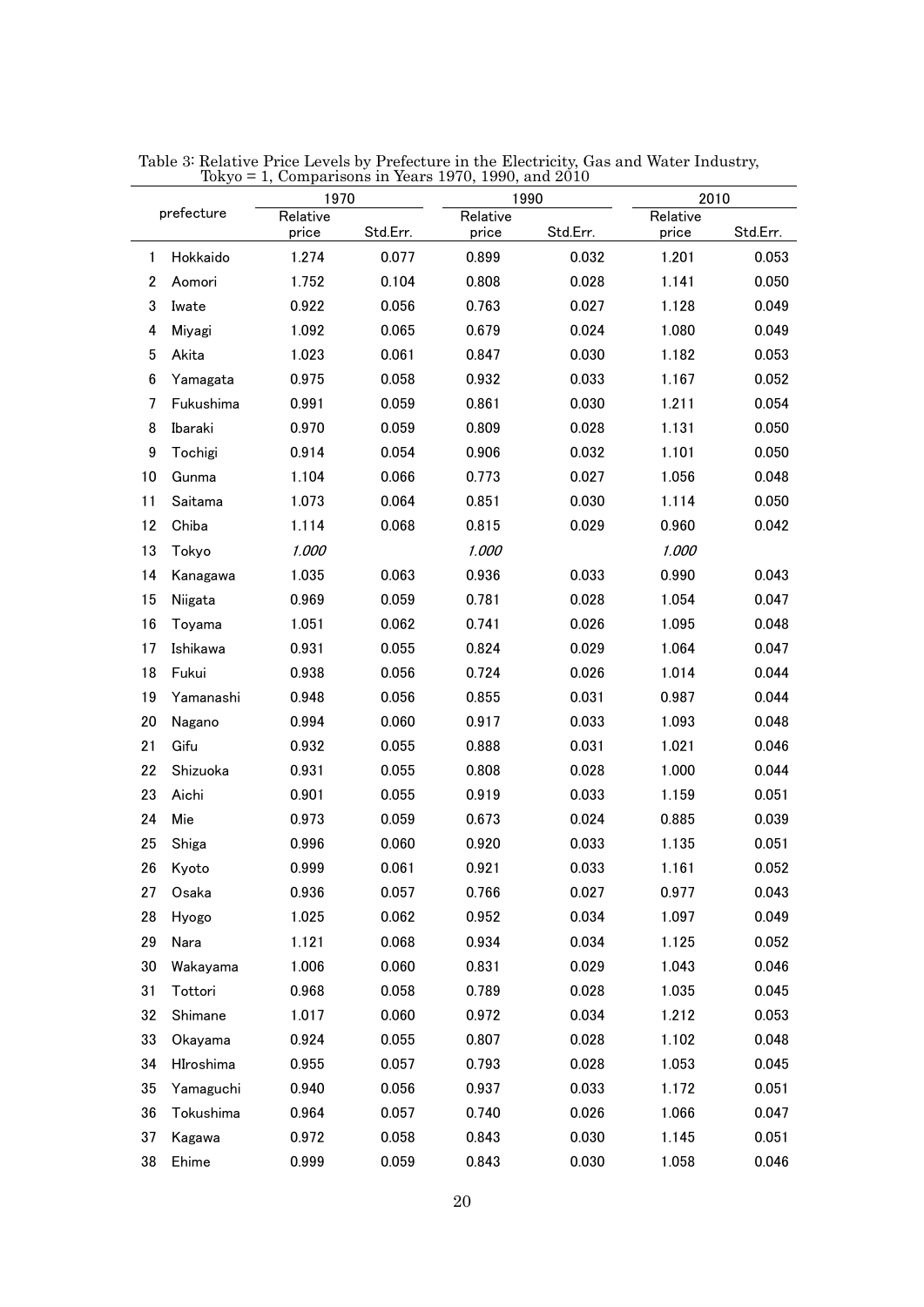| 39 | Kochi          | 0.953 | 0.058 | 0.817 | 0.029 | 0.904 | 0.039 |
|----|----------------|-------|-------|-------|-------|-------|-------|
| 40 | <b>Fukuoka</b> | 1.016 | 0.062 | 0.958 | 0.034 | 1.005 | 0.044 |
| 41 | Saga           | 1.069 | 0.064 | 0.955 | 0.034 | 1.293 | 0.058 |
| 42 | Nagasaki       | 1.089 | 0.066 | 0.996 | 0.035 | 1.125 | 0.051 |
| 43 | Kumamoto       | 1.001 | 0.061 | 0.742 | 0.026 | 1.110 | 0.049 |
| 44 | Oita           | 0.977 | 0.059 | 0.831 | 0.030 | 1.200 | 0.054 |
| 45 | Miyazaki       | 0.966 | 0.059 | 0.863 | 0.031 | 1.140 | 0.052 |
| 46 | Kagoshima      | 0.843 | 0.052 | 0.757 | 0.027 | 0.980 | 0.043 |
| 47 | Okimnawa       |       |       | 0.865 | 0.031 | 1.215 | 0.054 |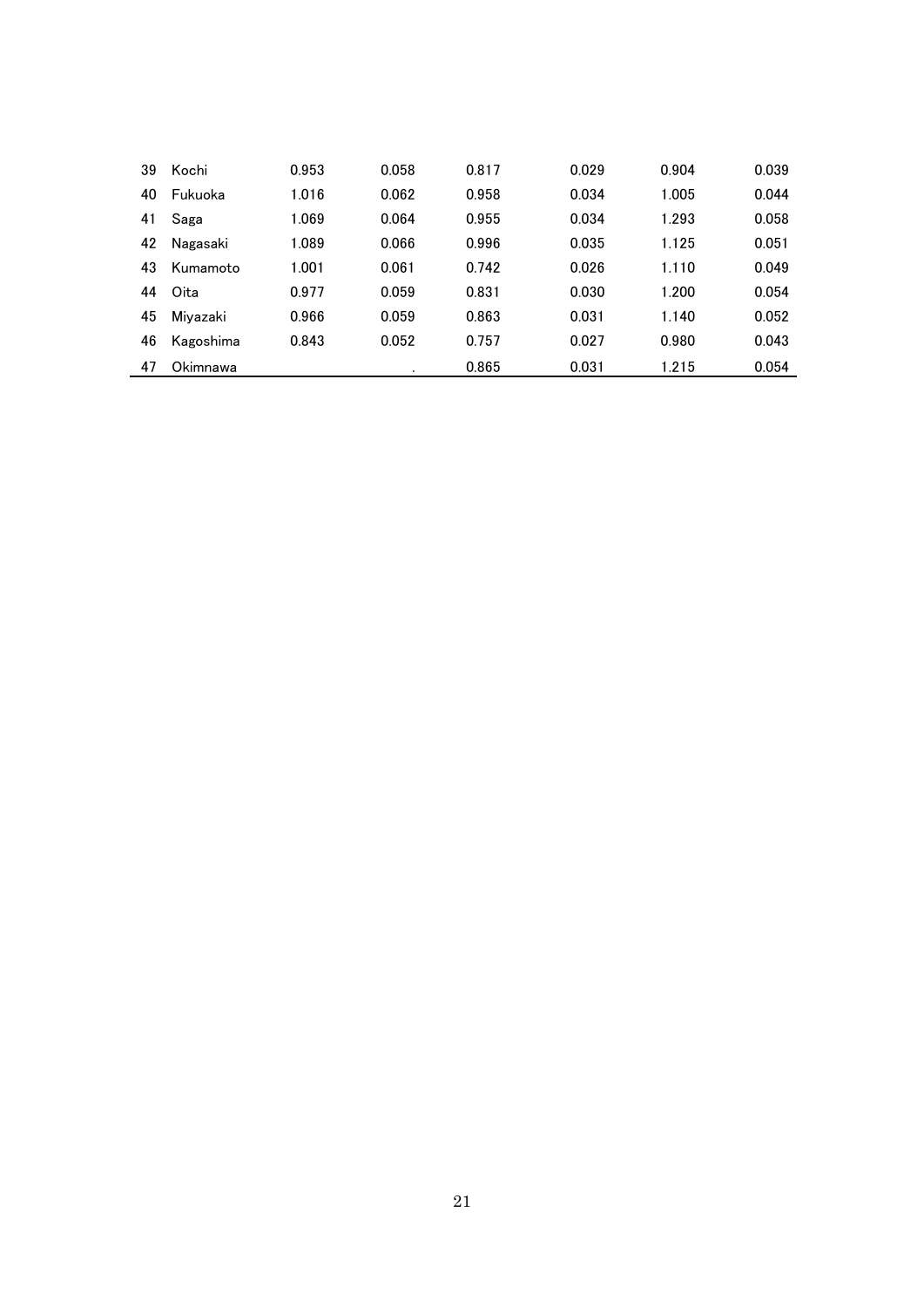|                  |            | 1970     |          | Tokyo = 1, Comparisons in Years 1970, 1990, and 2010<br>1990 |          | 2010     |          |
|------------------|------------|----------|----------|--------------------------------------------------------------|----------|----------|----------|
|                  | prefecture | Relative |          | Relative                                                     |          | Relative |          |
|                  |            | price    | Std.Err. | price                                                        | Std.Err. | price    | Std.Err. |
| 1                | Hokkaido   | 0.652    | 0.057    | 0.571                                                        | 0.036    | 0.503    | 0.022    |
| $\boldsymbol{2}$ | Aomori     | 0.422    | 0.037    | 0.489                                                        | 0.033    | 0.430    | 0.021    |
| 3                | Iwate      | 0.443    | 0.039    | 0.501                                                        | 0.034    | 0.435    | 0.022    |
| 4                | Miyagi     | 0.648    | 0.057    | 0.681                                                        | 0.043    | 0.494    | 0.022    |
| 5                | Akita      | 0.433    | 0.038    | 0.501                                                        | 0.033    | 0.506    | 0.024    |
| 6                | Yamagata   | 0.482    | 0.042    | 0.494                                                        | 0.033    | 0.476    | 0.024    |
| 7                | Fukushima  | 0.363    | 0.032    | 0.398                                                        | 0.027    | 0.437    | 0.021    |
| 8                | Ibaraki    | 0.535    | 0.047    | 0.554                                                        | 0.037    | 0.488    | 0.023    |
| 9                | Tochigi    | 0.469    | 0.041    | 0.525                                                        | 0.034    | 0.569    | 0.027    |
| 10               | Gunma      | 0.384    | 0.034    | 0.386                                                        | 0.025    | 0.482    | 0.023    |
| 11               | Saitama    | 0.972    | 0.085    | 0.667                                                        | 0.043    | 0.731    | 0.033    |
| 12               | Chiba      | 0.820    | 0.072    | 0.634                                                        | 0.041    | 0.674    | 0.030    |
| 13               | Tokyo      | 1.000    |          | 1.000                                                        |          | 1.000    |          |
| 14               | Kanagawa   | 0.948    | 0.083    | 0.737                                                        | 0.047    | 0.835    | 0.037    |
| 15               | Niigata    | 0.540    | 0.047    | 0.576                                                        | 0.039    | 0.556    | 0.025    |
| 16               | Toyama     | 0.425    | 0.037    | 0.514                                                        | 0.035    | 0.466    | 0.023    |
| 17               | Ishikawa   | 0.428    | 0.037    | 0.550                                                        | 0.035    | 0.487    | 0.022    |
| 18               | Fukui      | 0.519    | 0.045    | 0.440                                                        | 0.028    | 0.426    | 0.020    |
| 19               | Yamanashi  | 0.455    | 0.040    | 0.547                                                        | 0.035    | 0.481    | 0.023    |
| 20               | Nagano     | 0.335    | 0.029    | 0.493                                                        | 0.033    | 0.499    | 0.023    |
| 21               | Gifu       | 0.508    | 0.045    | 0.525                                                        | 0.034    | 0.414    | 0.019    |
| 22               | Shizuoka   | 0.576    | 0.050    | 0.594                                                        | 0.038    | 0.573    | 0.027    |
| 23               | Aichi      | 0.664    | 0.058    | 0.654                                                        | 0.042    | 0.666    | 0.029    |
| 24               | Mie        | 0.341    | 0.030    | 0.466                                                        | 0.030    | 0.437    | 0.020    |
| 25               | Shiga      | 0.392    | 0.034    | 0.520                                                        | 0.034    | 0.557    | 0.026    |
| 26               | Kyoto      | 0.484    | 0.042    | 0.740                                                        | 0.047    | 0.614    | 0.027    |
| 27               | Osaka      | 0.620    | 0.054    | 0.710                                                        | 0.045    | 0.745    | 0.032    |
| 28               | Hyogo      | 0.759    | 0.066    | 0.716                                                        | 0.045    | 0.657    | 0.028    |
| 29               | Nara       | 0.463    | 0.041    | 0.497                                                        | 0.033    | 0.567    | 0.027    |
| 30               | Wakayama   | 0.524    | 0.046    | 0.419                                                        | 0.028    | 0.509    | 0.024    |
| 31               | Tottori    | 0.376    | 0.033    | 0.455                                                        | 0.029    | 0.378    | 0.018    |
| 32               | Shimane    | 0.379    | 0.033    | 0.536                                                        | 0.034    | 0.435    | 0.020    |
| 33               | Okayama    | 0.550    | 0.048    | 0.388                                                        | 0.024    | 0.407    | 0.019    |
| 34               | HIroshima  | 0.611    | 0.054    | 0.590                                                        | 0.037    | 0.471    | 0.021    |
| 35               | Yamaguchi  | 0.412    | 0.036    | 0.371                                                        | 0.024    | 0.453    | 0.021    |
| 36               | Tokushima  | 0.486    | 0.043    | 0.482                                                        | 0.031    | 0.413    | 0.019    |
| 37               | Kagawa     | 0.512    | 0.045    | 0.485                                                        | 0.032    | 0.473    | 0.022    |
| 38               | Ehime      | 0.474    | 0.042    | 0.430                                                        | 0.029    | 0.370    | 0.019    |

Table 4: Relative Price Levels by Prefecture in the Real Estate Industry, Tokyo = 1, Comparisons in Years 1970, 1990, and 2010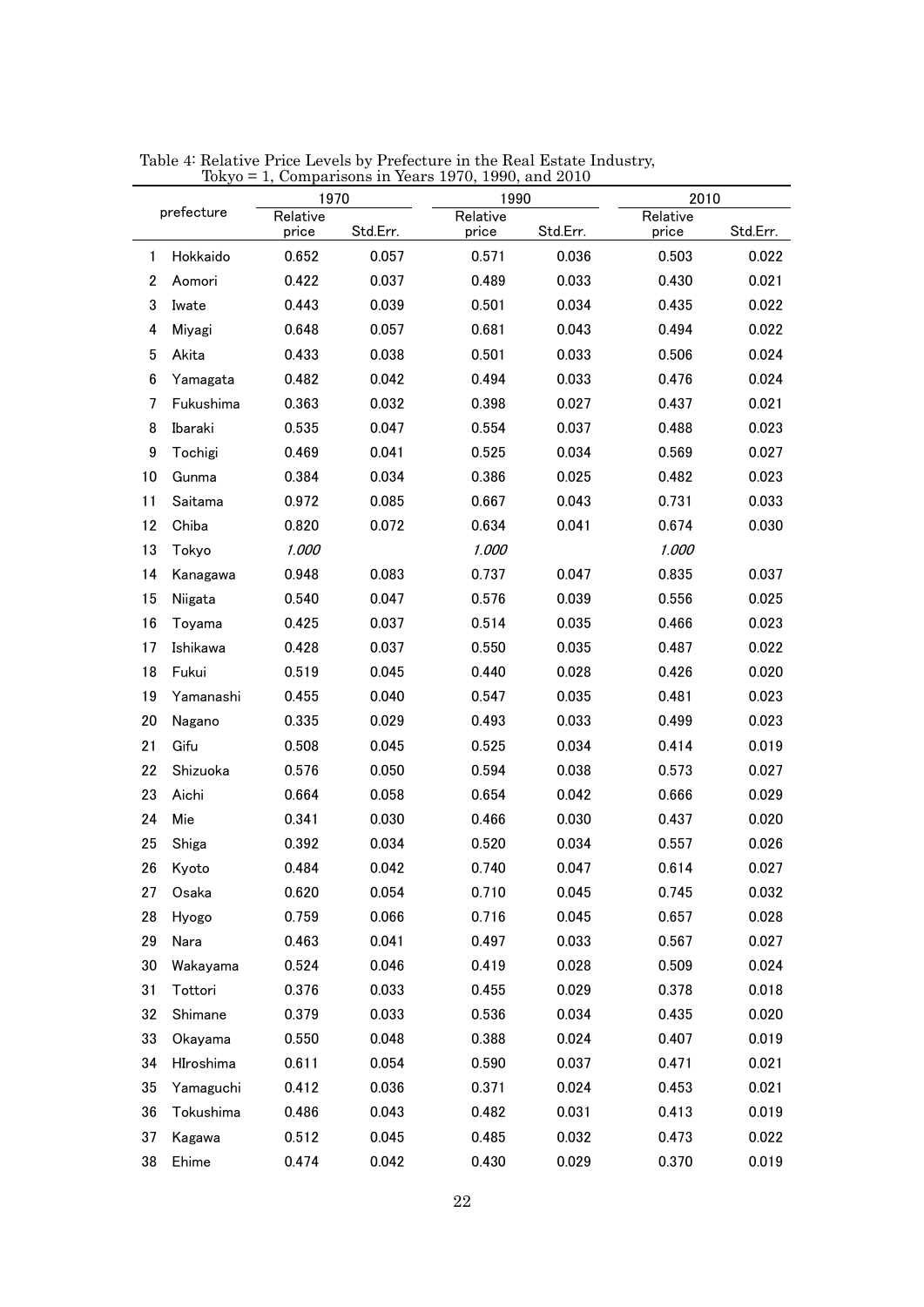| 39 | Kochi     | 0.483 | 0.042 | 0.518 | 0.034 | 0.442 | 0.021 |
|----|-----------|-------|-------|-------|-------|-------|-------|
| 40 | Fukuoka   | 0.737 | 0.065 | 0.526 | 0.033 | 0.565 | 0.025 |
| 41 | Saga      | 0.395 | 0.035 | 0.410 | 0.027 | 0.452 | 0.023 |
| 42 | Nagasaki  | 0.518 | 0.045 | 0.547 | 0.037 | 0.514 | 0.024 |
| 43 | Kumamoto  | 0.434 | 0.038 | 0.541 | 0.035 | 0.512 | 0.023 |
| 44 | Oita      | 0.435 | 0.038 | 0.410 | 0.027 | 0.424 | 0.020 |
| 45 | Mivazaki  | 0.448 | 0.039 | 0.483 | 0.031 | 0.422 | 0.019 |
| 46 | Kagoshima | 0.593 | 0.052 | 0.538 | 0.034 | 0.462 | 0.020 |
| 47 | Okimnawa  |       |       | 0.575 | 0.037 | 0.502 | 0.023 |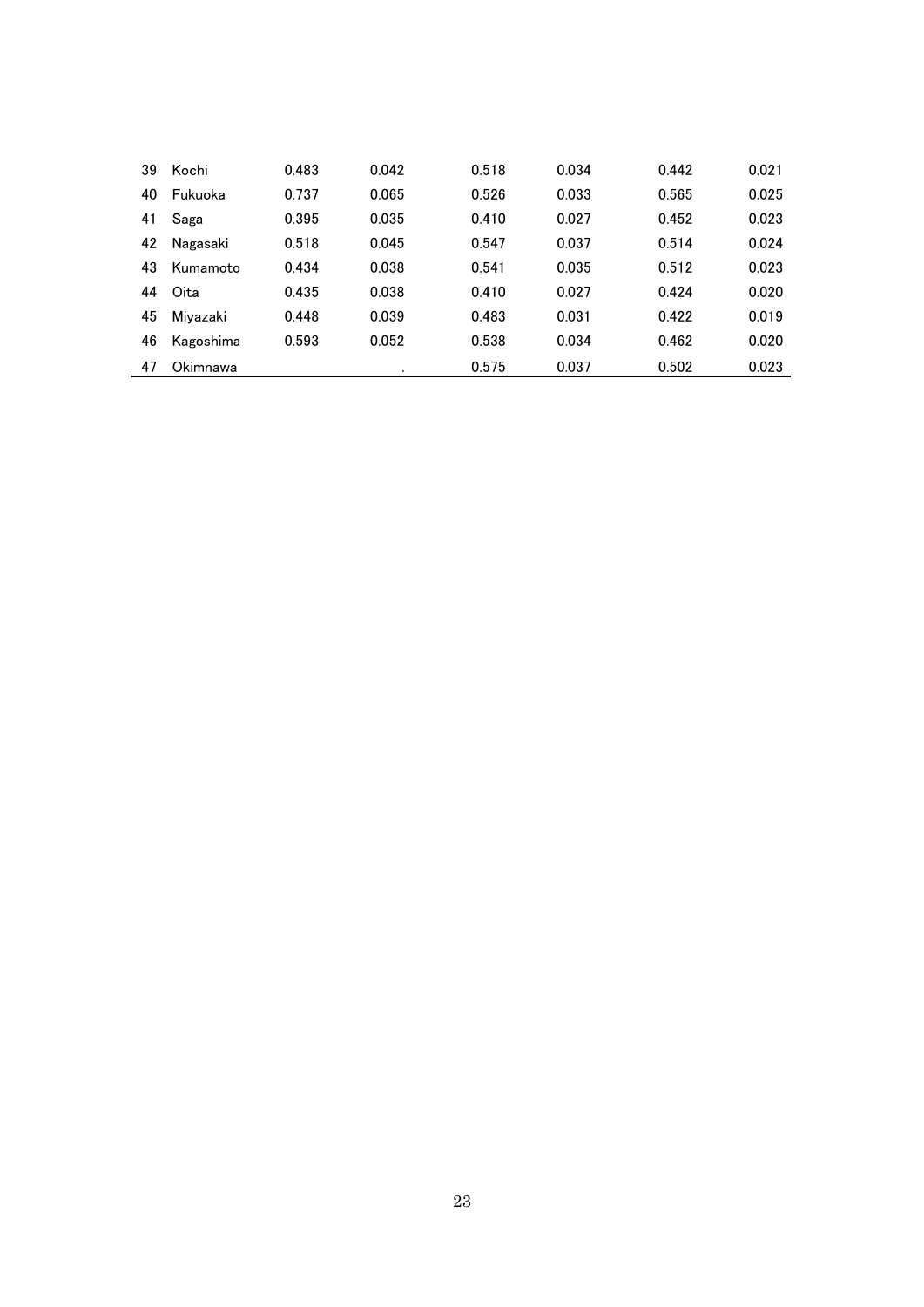| 1970<br>1990    |            | 2010              |          |                |          |                   |          |
|-----------------|------------|-------------------|----------|----------------|----------|-------------------|----------|
|                 | prefecture | Relative<br>price | Std.Err. | Relative price | Std.Err. | Relative<br>price | Std.Err. |
| $\mathbf{1}$    | Hokkaido   | 1.029             | 0.062    | 0.952          | 0.030    | 1.026             | 0.019    |
| $\overline{2}$  | Aomori     | 1.061             | 0.068    | 0.933          | 0.031    | 0.926             | 0.017    |
| 3               | Iwate      | 1.100             | 0.071    | 0.923          | 0.030    | 0.955             | 0.018    |
| 4               | Miyagi     | 1.149             | 0.071    | 0.976          | 0.032    | 0.940             | 0.017    |
| 5               | Akita      | 1.061             | 0.068    | 0.913          | 0.030    | 0.954             | 0.018    |
| $6\phantom{1}6$ | Yamagata   | 1.070             | 0.069    | 0.912          | 0.030    | 0.946             | 0.018    |
| 7               | Fukushima  | 1.246             | 0.077    | 0.946          | 0.028    | 0.900             | 0.016    |
| 8               | Ibaraki    | 0.977             | 0.060    | 0.975          | 0.032    | 0.970             | 0.018    |
| 9               | Tochigi    | 0.969             | 0.060    | 0.931          | 0.027    | 0.934             | 0.017    |
| 10              | Gunma      | 1.015             | 0.063    | 0.966          | 0.029    | 0.931             | 0.017    |
| 11              | Saitama    | 1.142             | 0.074    | 1.001          | 0.033    | 0.944             | 0.017    |
| 12              | Chiba      | 0.982             | 0.061    | 0.827          | 0.025    | 0.900             | 0.017    |
| 13              | Tokyo      | 1.000             |          | 1.000          |          | 1.000             |          |
| 14              | Kanagawa   | 1.269             | 0.075    | 0.918          | 0.027    | 0.985             | 0.018    |
| 15              | Niigata    | 1.011             | 0.060    | 1.011          | 0.029    | 0.928             | 0.017    |
| 16              | Toyama     | 1.002             | 0.060    | 1.018          | 0.029    | 0.969             | 0.018    |
| 17              | Ishikawa   | 1.210             | 0.073    | 1.067          | 0.032    | 0.978             | 0.018    |
| 18              | Fukui      | 1.201             | 0.071    | 1.081          | 0.031    | 0.968             | 0.018    |
| 19              | Yamanashi  | 1.081             | 0.070    | 0.954          | 0.031    | 0.933             | 0.017    |
| 20              | Nagano     | 0.980             | 0.060    | 0.933          | 0.028    | 0.959             | 0.018    |
| 21              | Gifu       | 1.150             | 0.068    | 0.962          | 0.028    | 0.927             | 0.017    |
| 22              | Shizuoka   | 0.977             | 0.060    | 0.907          | 0.027    | 0.932             | 0.017    |
| 23              | Aichi      | 1.234             | 0.073    | 1.020          | 0.030    | 0.950             | 0.017    |
| 24              | Mie        | 1.180             | 0.073    | 0.940          | 0.028    | 0.943             | 0.017    |
| 25              | Shiga      | 1.040             | 0.064    | 0.934          | 0.029    | 0.907             | 0.017    |
| 26              | Kyoto      | 1.247             | 0.074    | 0.927          | 0.027    | 0.961             | 0.018    |
| 27              | Osaka      | 1.286             | 0.077    | 0.947          | 0.027    | 0.984             | 0.018    |
| 28              | Hyogo      | 1.273             | 0.076    | 0.964          | 0.028    | 0.936             | 0.017    |
| 29              | Nara       | 1.155             | 0.071    | 0.926          | 0.027    | 0.956             | 0.017    |
| 30              | Wakayama   | 1.256             | 0.077    | 0.968          | 0.029    | 0.929             | 0.017    |
| 31              | Tottori    | 0.997             | 0.064    | 0.881          | 0.029    | 0.924             | 0.017    |
| 32              | Shimane    | 0.958             | 0.059    | 0.956          | 0.029    | 0.938             | 0.017    |
| 33              | Okayama    | 0.852             | 0.051    | 0.854          | 0.027    | 0.873             | 0.016    |
| 34              | HIroshima  | 1.142             | 0.068    | 0.837          | 0.024    | 0.955             | 0.017    |
| 35              | Yamaguchi  | 0.970             | 0.063    | 0.904          | 0.030    | 0.906             | 0.017    |
| 36              | Tokushima  | 1.060             | 0.068    | 0.909          | 0.030    | 0.921             | 0.017    |
| 37              | Kagawa     | 1.195             | 0.074    | 0.906          | 0.027    | 0.982             | 0.018    |
| 38              | Ehime      | 0.988             | 0.059    | 0.956          | 0.028    | 0.951             | 0.017    |

Table 5: Relative Price Levels by Prefecture in the Transportation and Communication Industry, Tokyo = 1, Comparisons in Years 1970, 1990, and 2010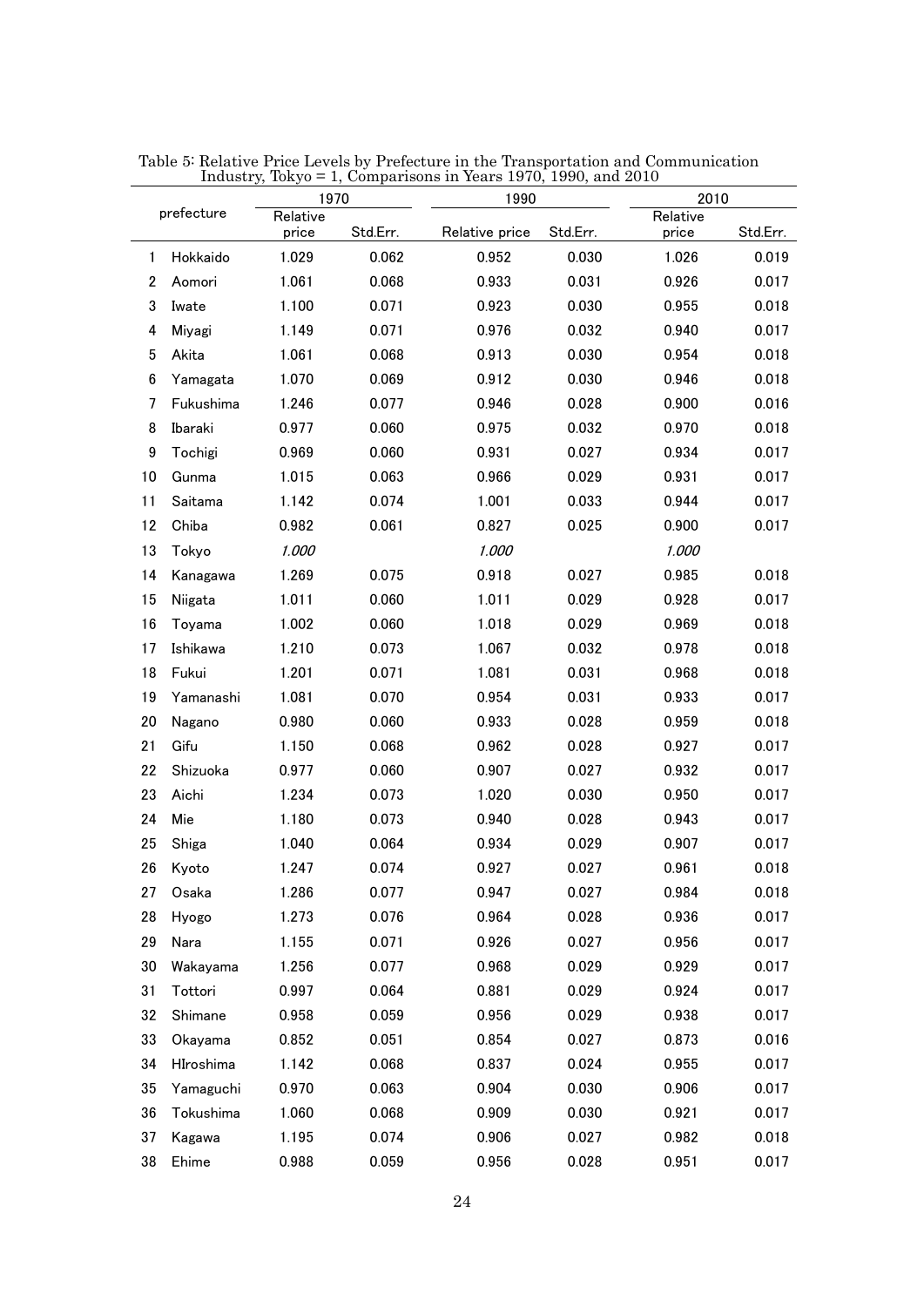| 39 | Kochi     | 1.022 | 0.061 | 0.948 | 0.030 | 0.954 | 0.017 |
|----|-----------|-------|-------|-------|-------|-------|-------|
| 40 | Fukuoka   | 1.185 | 0.070 | 0.990 | 0.029 | 0.875 | 0.016 |
| 41 | Saga      | 0.979 | 0.063 | 0.931 | 0.031 | 0.896 | 0.017 |
| 42 | Nagasaki  | 0.988 | 0.061 | 0.887 | 0.028 | 0.878 | 0.016 |
| 43 | Kumamoto  | 0.942 | 0.056 | 0.911 | 0.027 | 0.891 | 0.016 |
| 44 | Oita      | 0.991 | 0.064 | 0.934 | 0.031 | 0.896 | 0.017 |
| 45 | Miyazaki  | 0.984 | 0.063 | 0.947 | 0.031 | 0.918 | 0.017 |
| 46 | Kagoshima | 1.012 | 0.062 | 0.957 | 0.030 | 0.905 | 0.017 |
| 47 | Okimnawa  |       | ٠     | 0.945 | 0.031 | 0.922 | 0.018 |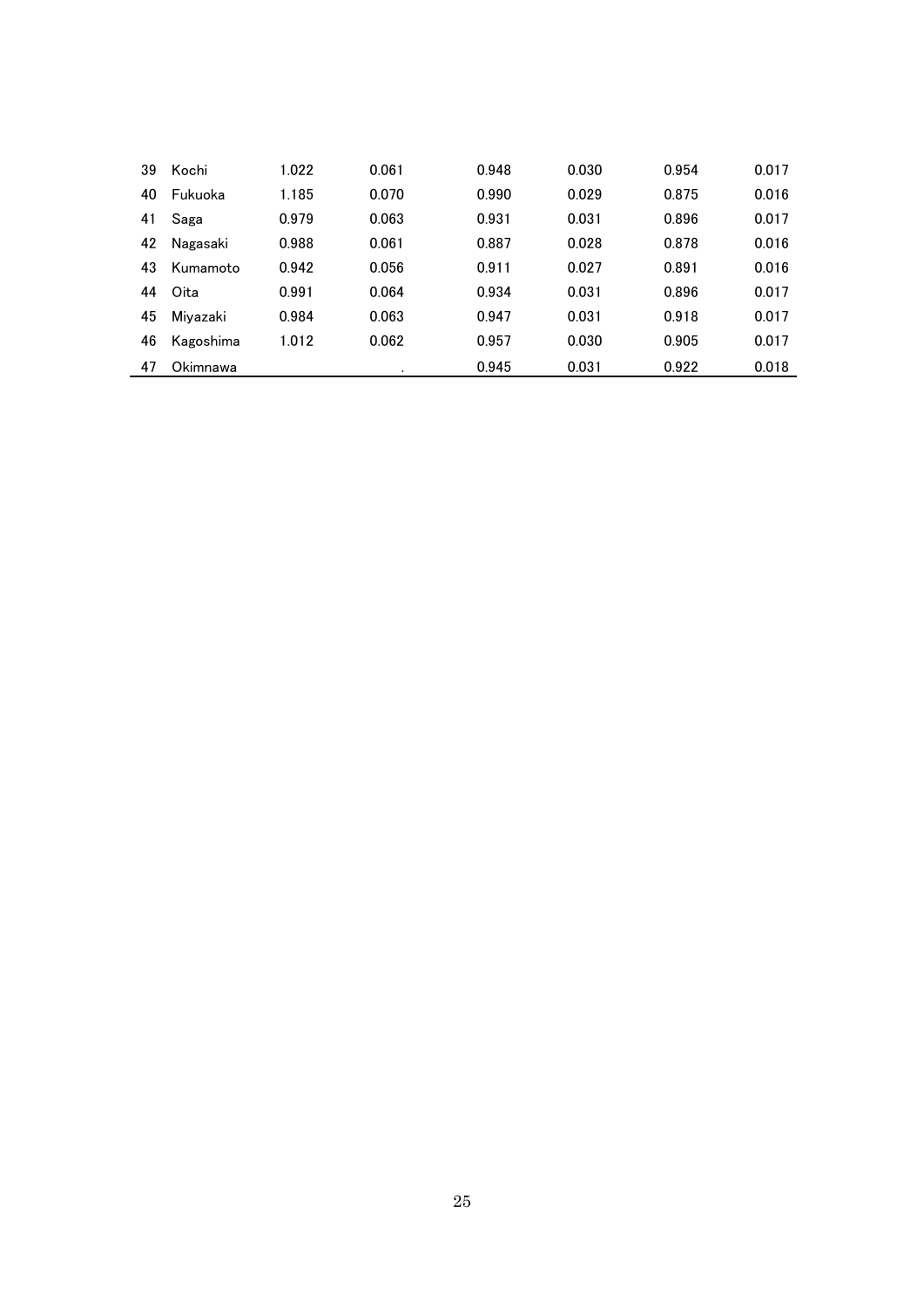|                  |            | 1970              |          | 1990              |          | 2010              |          |
|------------------|------------|-------------------|----------|-------------------|----------|-------------------|----------|
|                  | prefecture | Relative<br>price | Std.Err. | Relative<br>price | Std.Err. | Relative<br>price | Std.Err. |
| 1                | Hokkaido   | 0.926             | 0.035    | 0.853             | 0.017    | 0.784             | 0.020    |
| $\boldsymbol{2}$ | Aomori     | 0.903             | 0.035    | 0.765             | 0.015    | 0.762             | 0.020    |
| 3                | Iwate      | 0.914             | 0.035    | 0.802             | 0.016    | 0.855             | 0.022    |
| 4                | Miyagi     | 0.945             | 0.036    | 0.864             | 0.017    | 0.863             | 0.022    |
| 5                | Akita      | 0.987             | 0.038    | 0.826             | 0.016    | 0.843             | 0.022    |
| $\boldsymbol{6}$ | Yamagata   | 0.946             | 0.036    | 0.864             | 0.017    | 0.893             | 0.023    |
| 7                | Fukushima  | 0.974             | 0.037    | 0.877             | 0.017    | 0.857             | 0.022    |
| 8                | Ibaraki    | 0.837             | 0.032    | 0.866             | 0.017    | 0.845             | 0.022    |
| 9                | Tochigi    | 0.996             | 0.038    | 0.887             | 0.017    | 0.881             | 0.022    |
| 10               | Gunma      | 0.941             | 0.036    | 0.875             | 0.017    | 0.896             | 0.023    |
| 11               | Saitama    | 1.006             | 0.038    | 0.939             | 0.018    | 0.928             | 0.024    |
| 12               | Chiba      | 0.927             | 0.035    | 0.917             | 0.018    | 0.876             | 0.022    |
| 13               | Tokyo      | 1.000             |          | 1.000             |          | 1.000             |          |
| 14               | Kanagawa   | 1.024             | 0.039    | 0.925             | 0.018    | 1.013             | 0.026    |
| 15               | Niigata    | 0.959             | 0.037    | 0.867             | 0.017    | 0.894             | 0.023    |
| 16               | Toyama     | 0.987             | 0.038    | 0.865             | 0.017    | 0.810             | 0.021    |
| 17               | Ishikawa   | 0.995             | 0.038    | 0.874             | 0.017    | 0.800             | 0.020    |
| 18               | Fukui      | 0.952             | 0.037    | 0.874             | 0.017    | 0.785             | 0.020    |
| 19               | Yamanashi  | 0.996             | 0.038    | 0.846             | 0.017    | 0.828             | 0.021    |
| 20               | Nagano     | 0.920             | 0.035    | 0.853             | 0.017    | 0.919             | 0.023    |
| 21               | Gifu       | 0.829             | 0.032    | 0.839             | 0.016    | 0.899             | 0.023    |
| 22               | Shizuoka   | 0.988             | 0.038    | 0.941             | 0.018    | 0.905             | 0.023    |
| 23               | Aichi      | 0.897             | 0.034    | 0.850             | 0.017    | 0.927             | 0.024    |
| 24               | Mie        | 0.918             | 0.035    | 0.870             | 0.017    | 0.793             | 0.020    |
| 25               | Shiga      | 0.931             | 0.036    | 0.918             | 0.018    | 0.898             | 0.023    |
| 26               | Kyoto      | 1.003             | 0.038    | 0.895             | 0.018    | 0.947             | 0.024    |
| 27               | Osaka      | 0.932             | 0.035    | 0.907             | 0.018    | 0.899             | 0.023    |
| 28               | Hyogo      | 0.966             | 0.037    | 0.874             | 0.017    | 0.877             | 0.023    |
| 29               | Nara       | 0.981             | 0.037    | 0.886             | 0.017    | 0.901             | 0.023    |
| 30               | Wakayama   | 0.970             | 0.037    | 0.903             | 0.018    | 0.896             | 0.023    |
| 31               | Tottori    | 0.906             | 0.035    | 0.857             | 0.017    | 0.788             | 0.020    |
| 32               | Shimane    | 0.922             | 0.035    | 0.833             | 0.016    | 0.872             | 0.022    |
| 33               | Okayama    | 0.989             | 0.038    | 0.891             | 0.018    | 0.887             | 0.023    |
| 34               | HIroshima  | 0.979             | 0.037    | 0.819             | 0.016    | 0.878             | 0.022    |
| 35               | Yamaguchi  | 0.912             | 0.035    | 0.817             | 0.016    | 0.856             | 0.022    |
| 36               | Tokushima  | 0.905             | 0.035    | 0.840             | 0.016    | 0.826             | 0.021    |
| 37               | Kagawa     | 0.941             | 0.035    | 0.839             | 0.016    | 0.843             | 0.021    |

Table 6: Relative Price Levels by Prefecture in Other Private Service Industries (including Non-profit Private Services), Tokyo = 1, Comparisons in Years 1970, 1990, and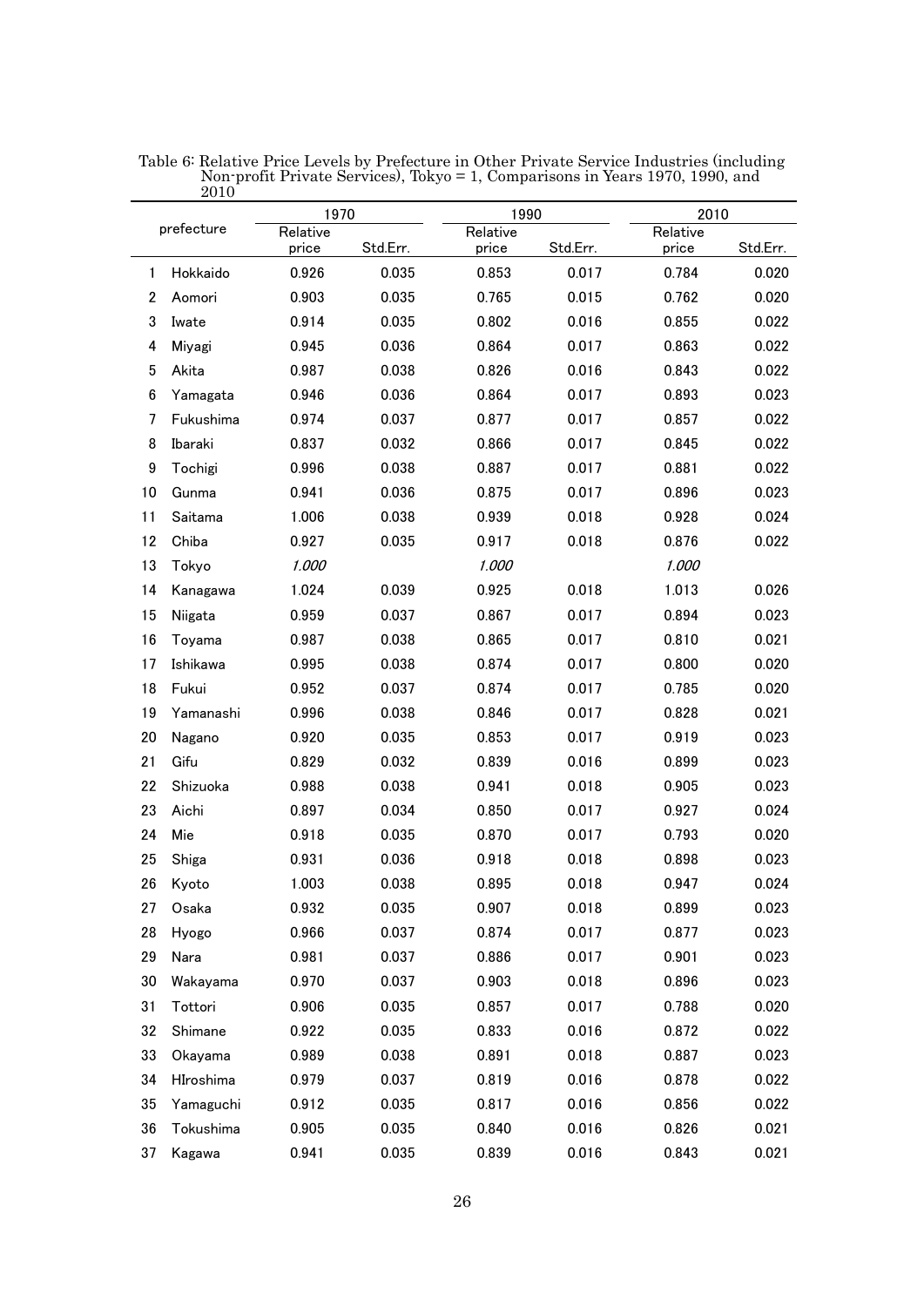| 38 | Ehime     | 0.856 | 0.033 | 0.817 | 0.016 | 0.841 | 0.021 |
|----|-----------|-------|-------|-------|-------|-------|-------|
| 39 | Kochi     | 0.873 | 0.033 | 0.830 | 0.016 | 0.848 | 0.022 |
| 40 | Fukuoka   | 0.940 | 0.035 | 0.869 | 0.017 | 0.882 | 0.023 |
| 41 | Saga      | 0.942 | 0.036 | 0.831 | 0.016 | 0.803 | 0.021 |
| 42 | Nagasaki  | 0.899 | 0.034 | 0.843 | 0.017 | 0.883 | 0.023 |
| 43 | Kumamoto  | 0.859 | 0.033 | 0.828 | 0.016 | 0.839 | 0.021 |
| 44 | Oita      | 0.895 | 0.034 | 0.844 | 0.017 | 0.834 | 0.021 |
| 45 | Miyazaki  | 0.918 | 0.035 | 0.816 | 0.016 | 0.833 | 0.021 |
| 46 | Kagoshima | 0.854 | 0.033 | 0.828 | 0.016 | 0.787 | 0.020 |
| 47 | Okimnawa  |       |       | 0.755 | 0.015 | 0.819 | 0.021 |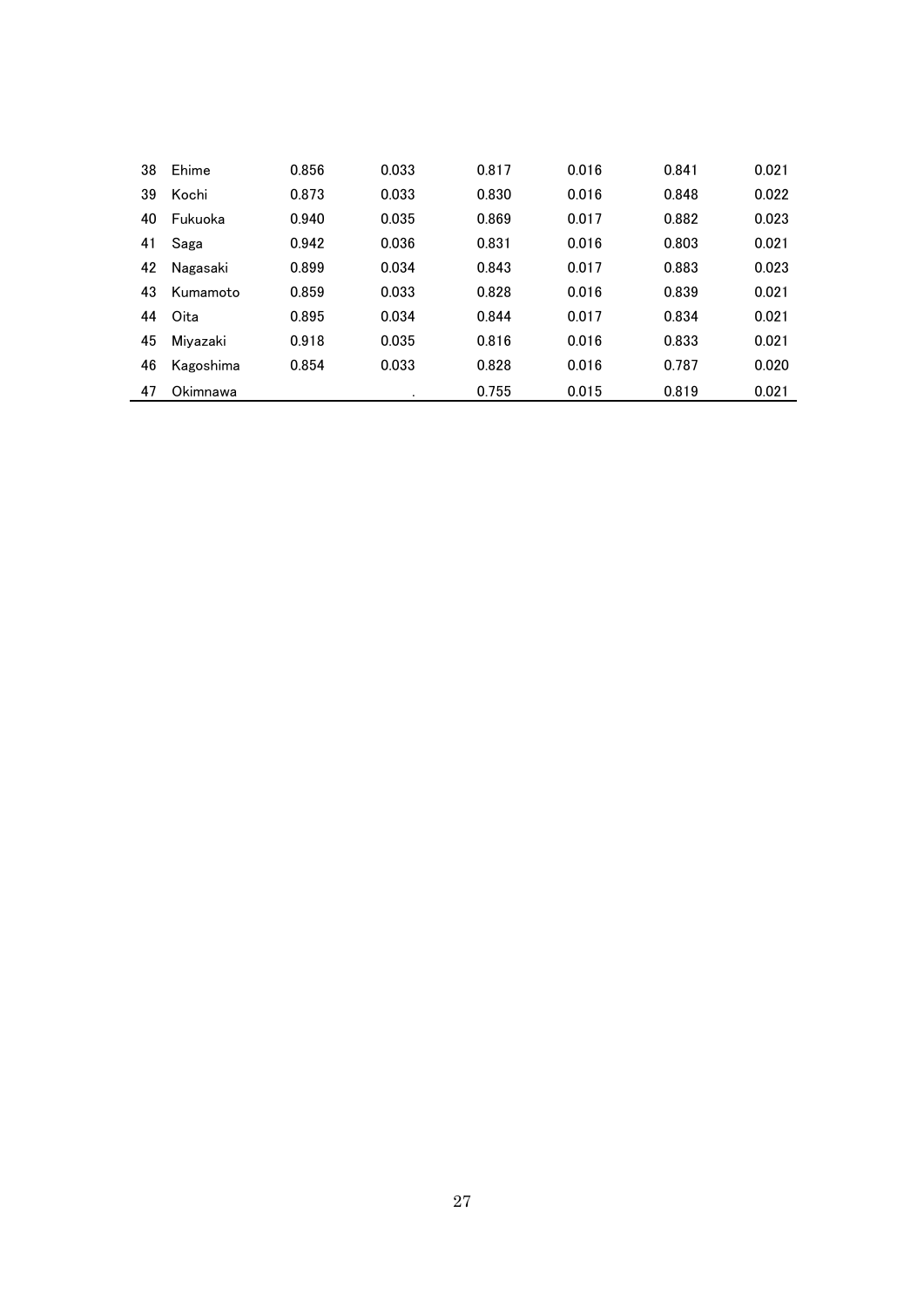

Graph 1: Changes in Relative Price Levels in Other Private Service Industries (including Non-profit Private Services) in Hokkaido, Tokyo = 1, 1970 through 2010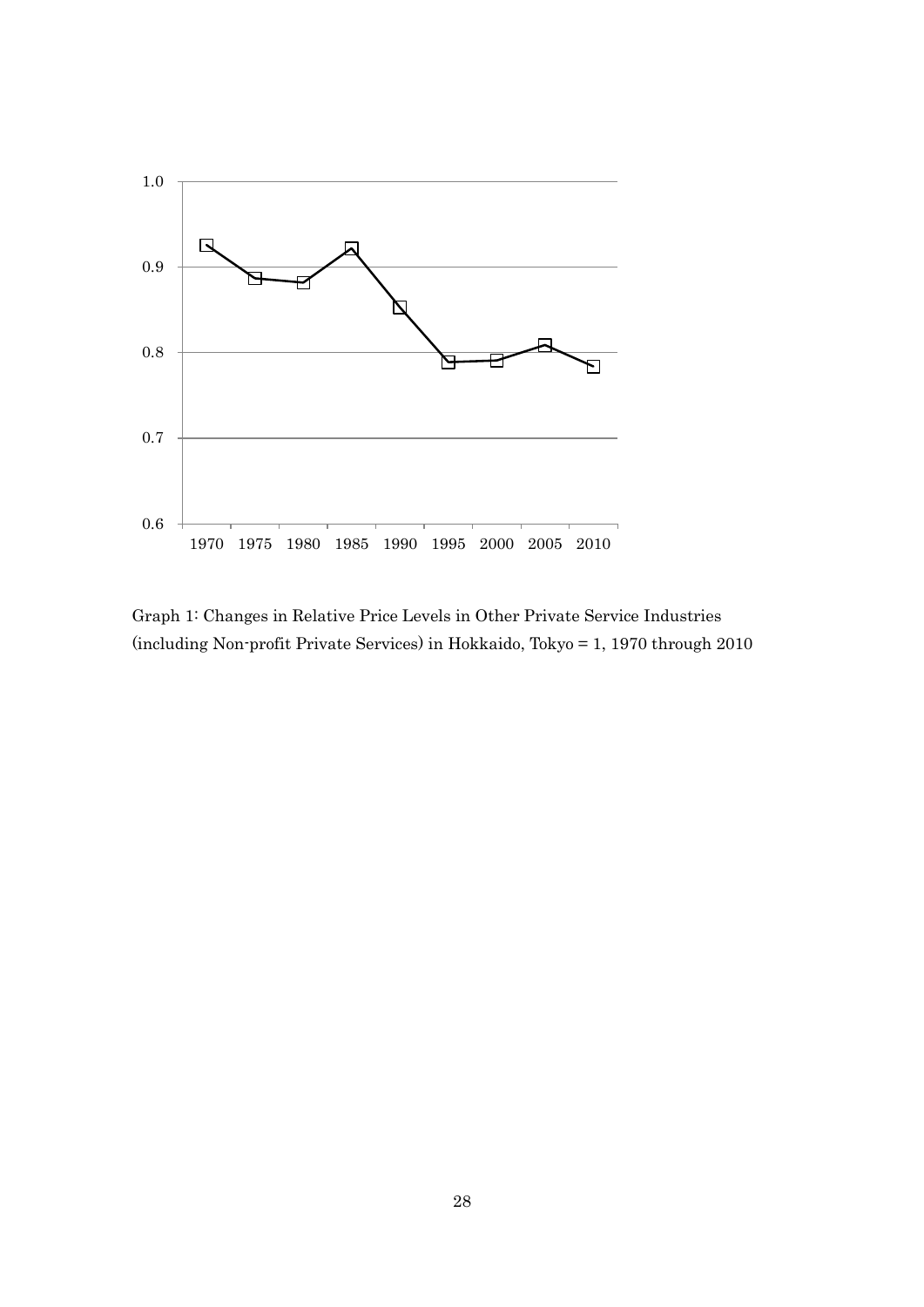

Graph 2: Relative TFPs that reflect differences in price levels among prefectures, 1970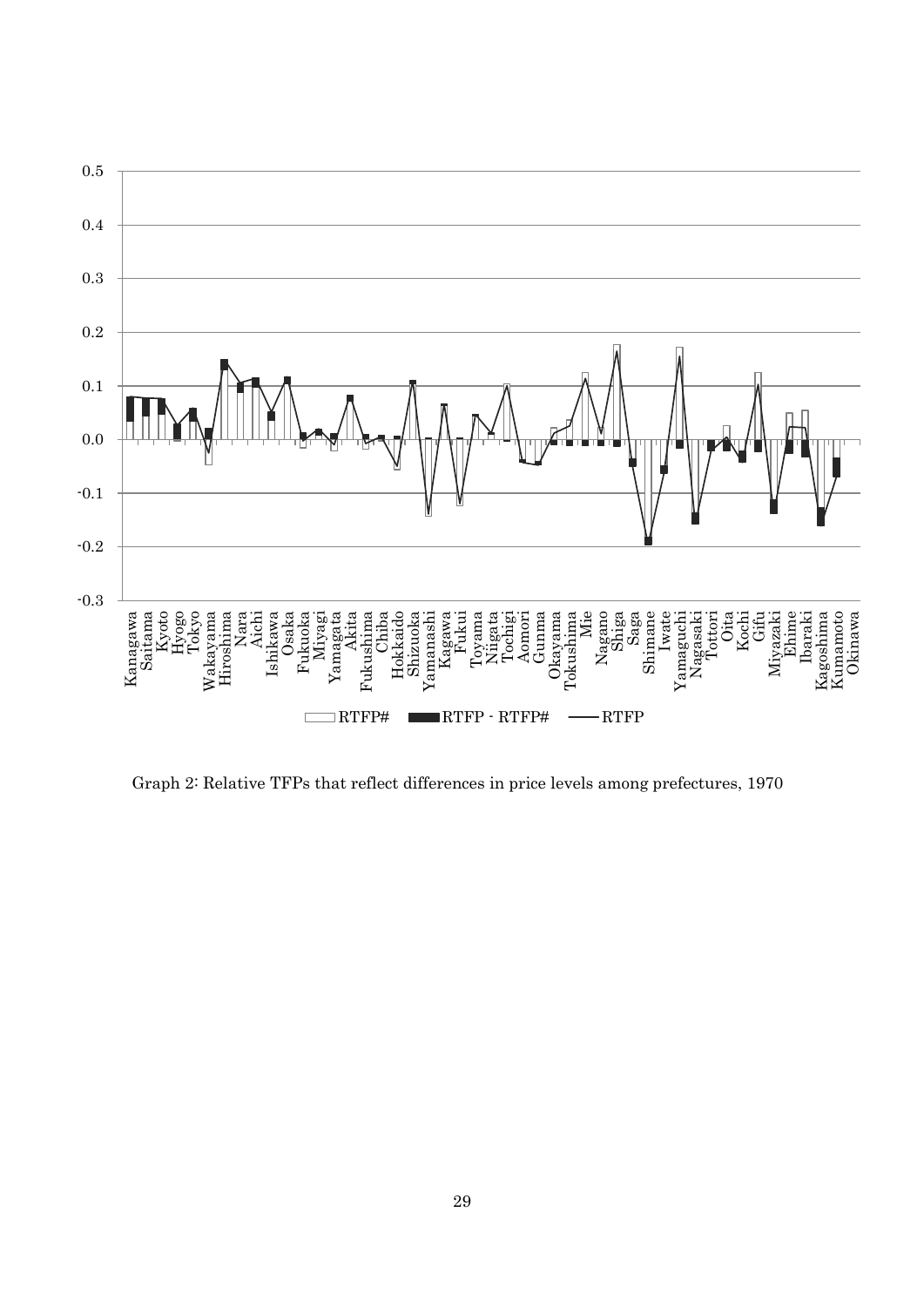

Graph 3: Relative TFPs that reflect differences in price levels among prefectures, 1990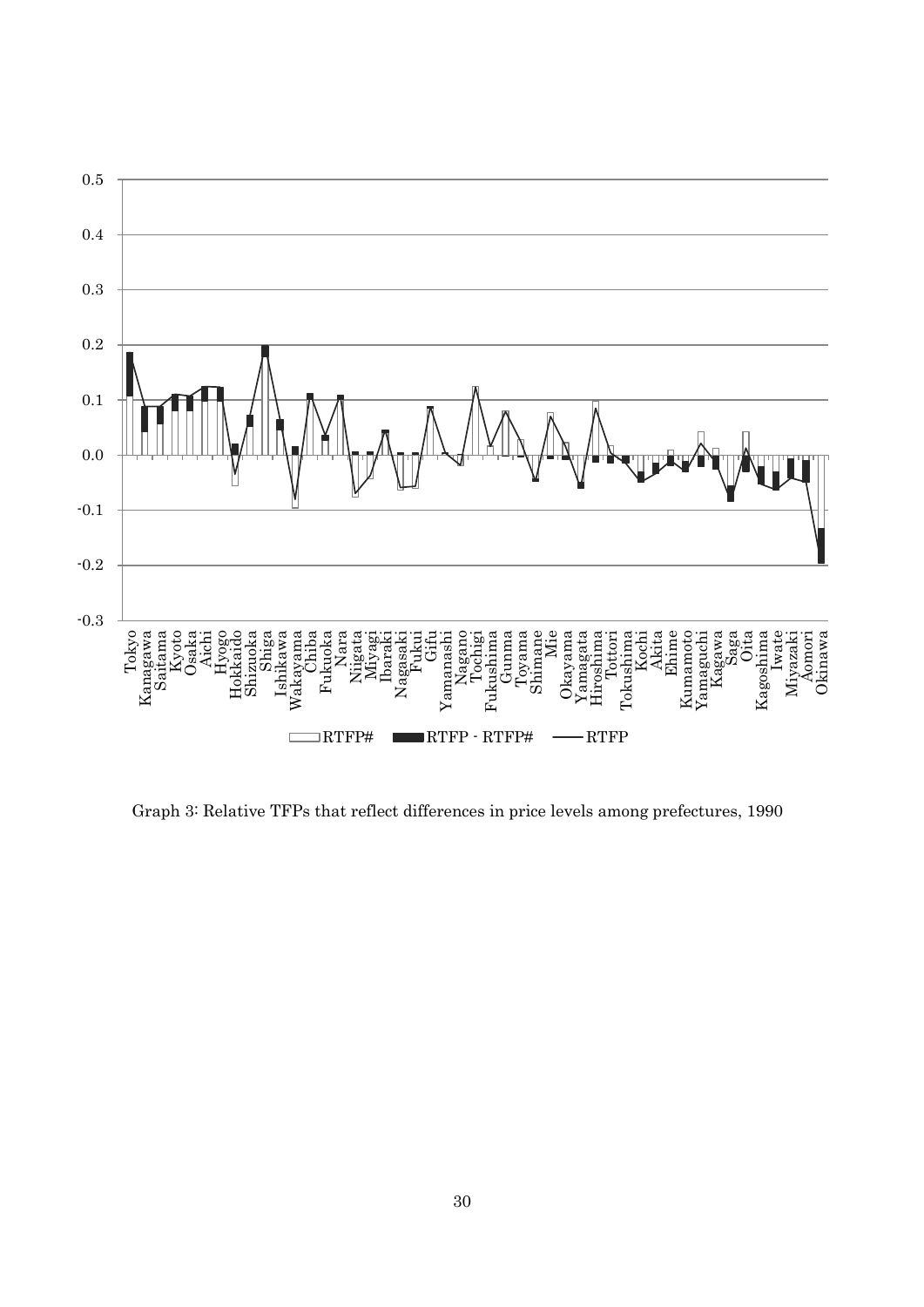

Graph 4: Relative TFPs that reflect differences in price levels among prefectures, 2009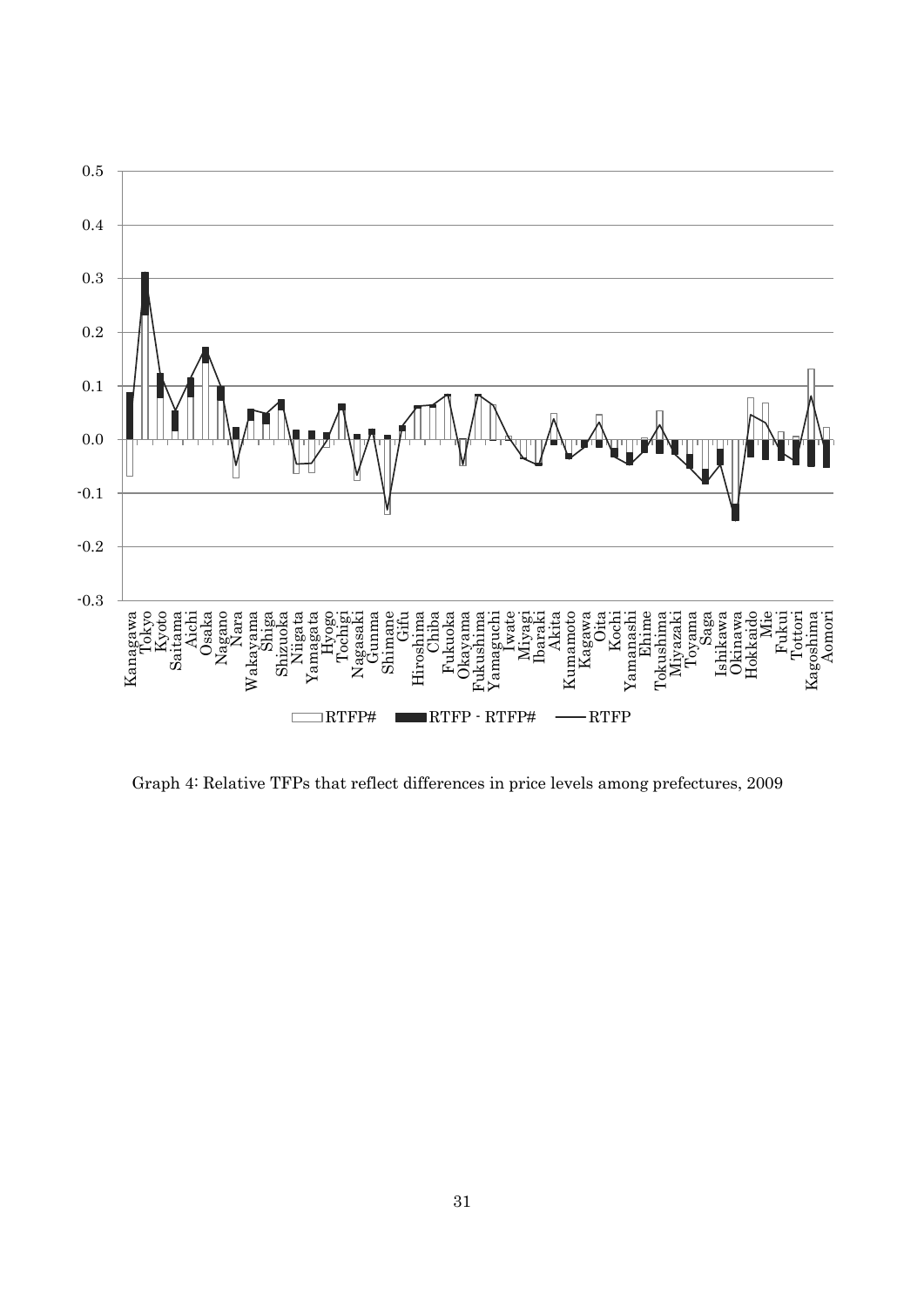|                  | 1970  | 1980  | 1990  | 2000  | 2008  | 2009  |
|------------------|-------|-------|-------|-------|-------|-------|
| Old regional TFP | 0.089 | 0.074 | 0.080 | 0.069 | 0.084 | 0.079 |
| New regional TFP | 0.083 | 0.070 | 0.065 | 0.055 | 0.072 | 0.069 |

Table 7. Comparison of standard deviations of two regional TFP indexes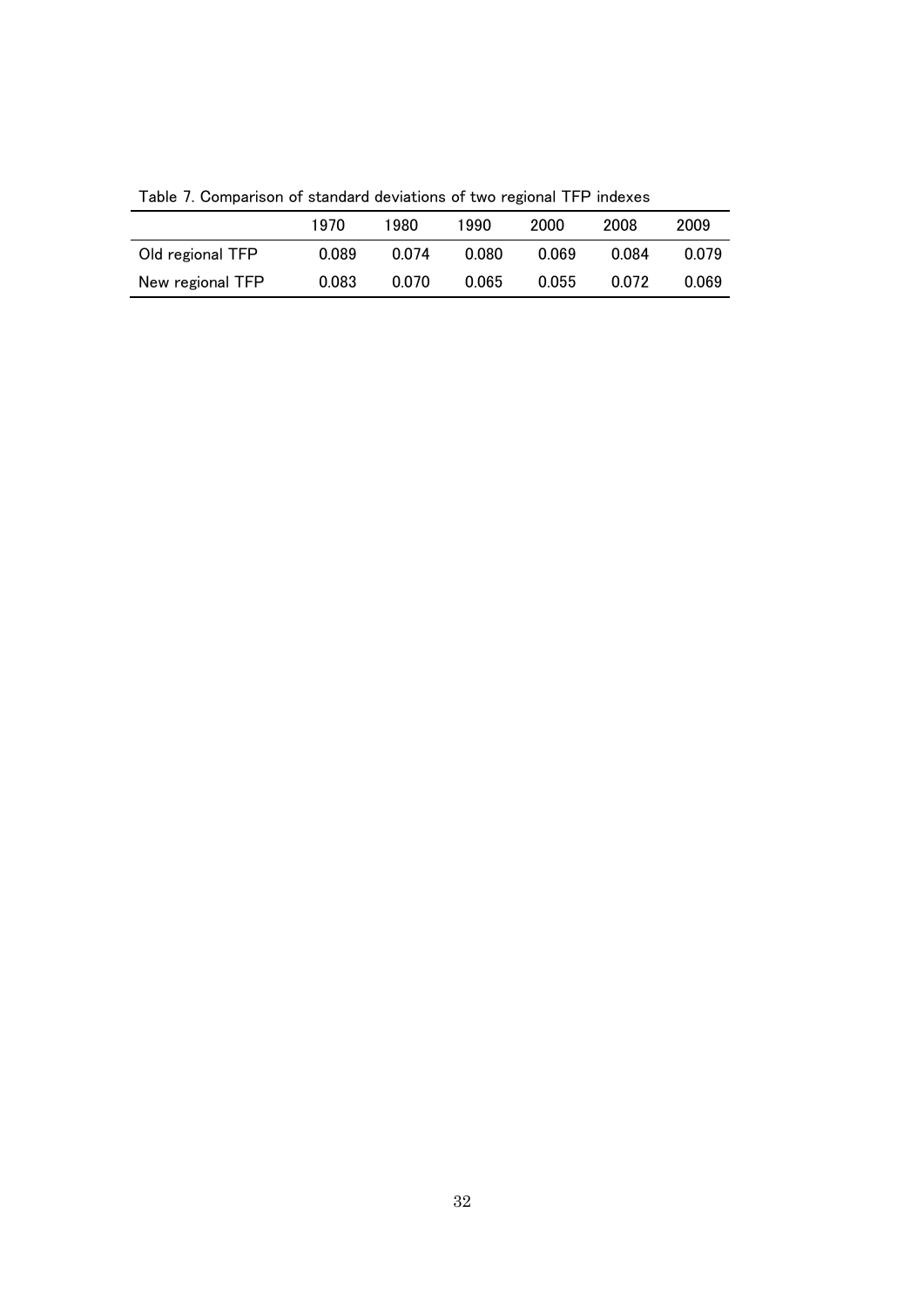

Graph 5: Decomposition of Differences in Regional Labor Productivity in 1970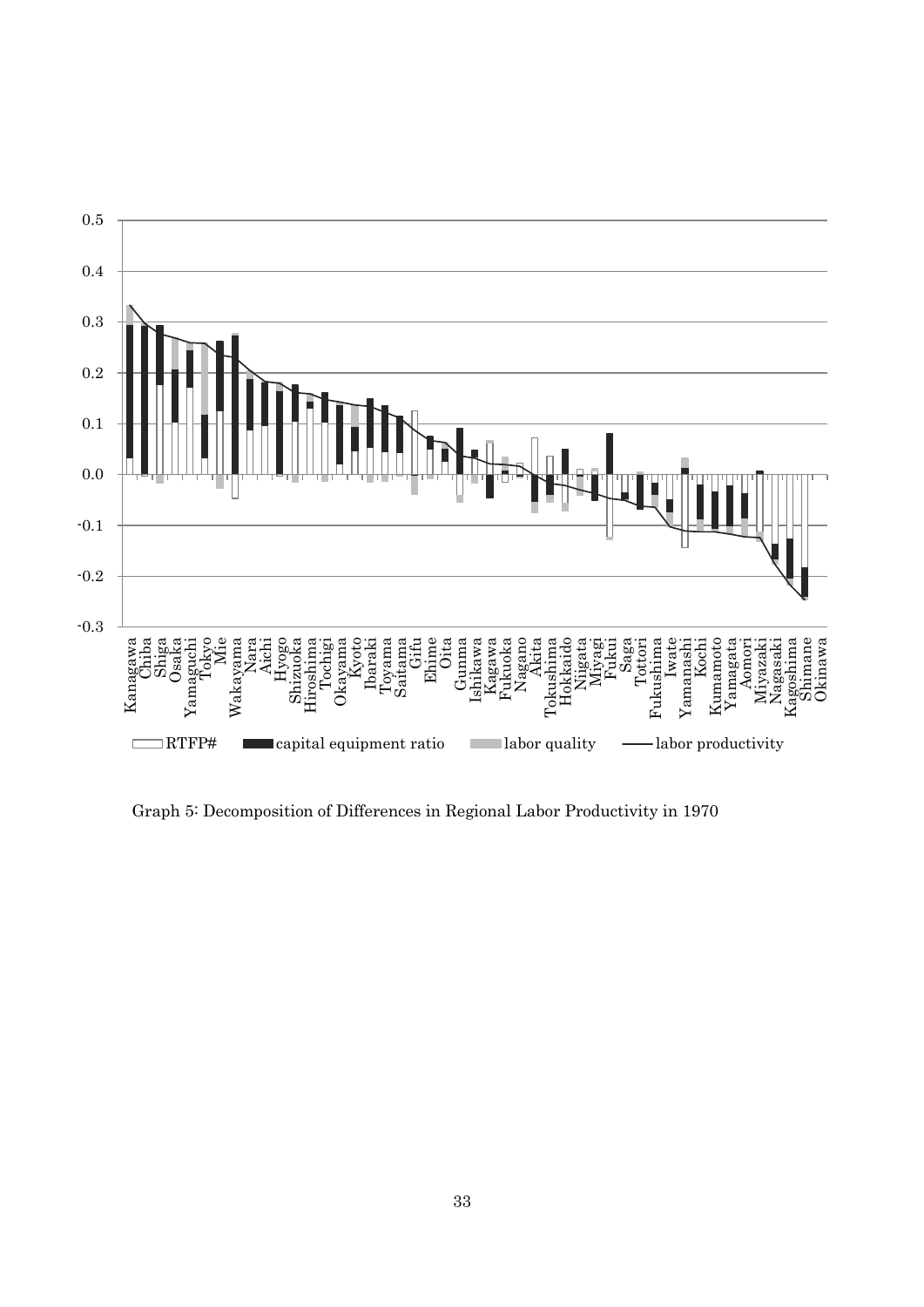

Graph 6: Decomposition of Differences in Regional Labor Productivity in 1990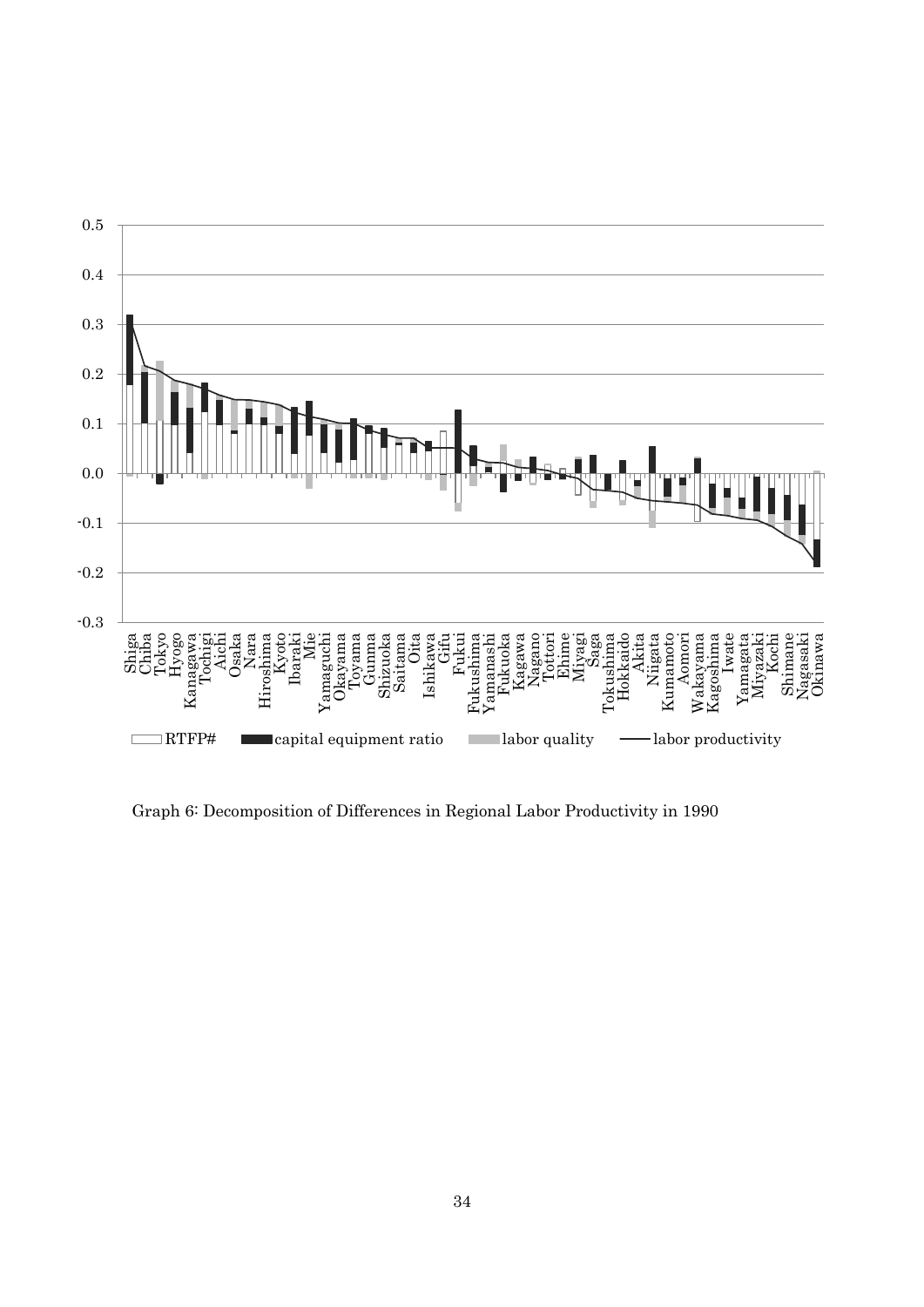

Graph 7: Decomposition of Differences in Regional Labor Productivity in 2009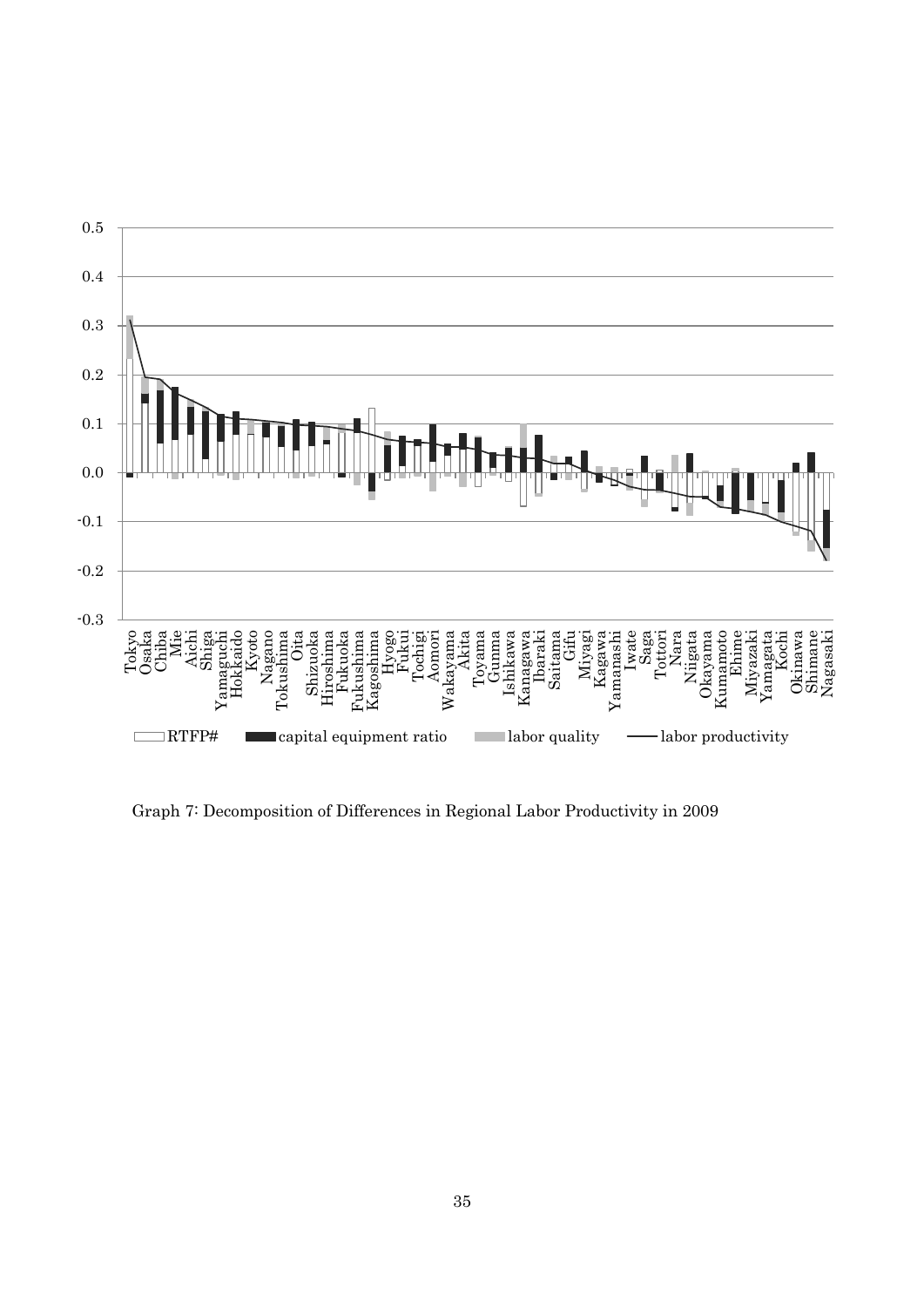

Graph 8: Correlation between Regional Differences in Price Levels and Differences in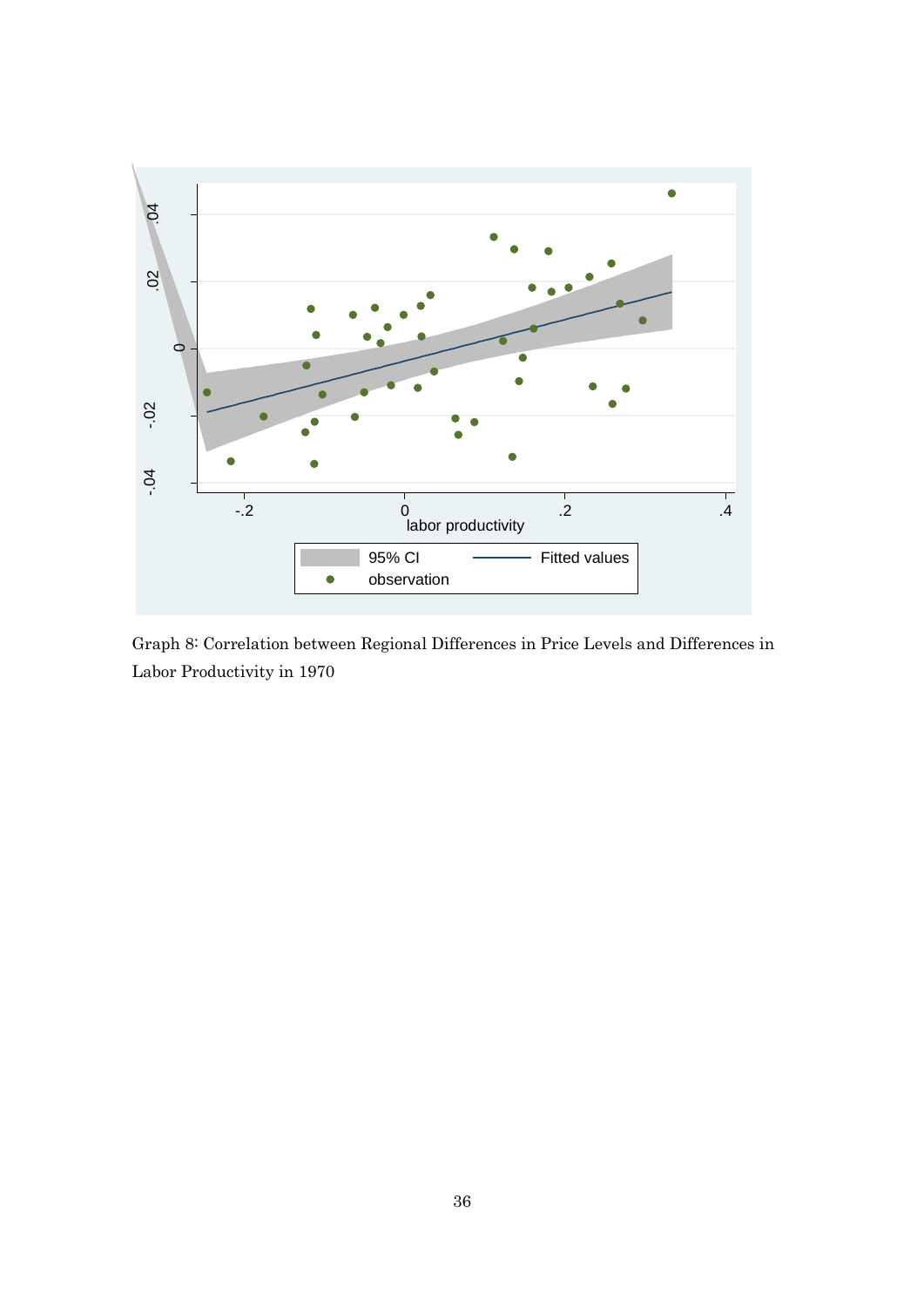

Graph 9: Correlation between Regional Differences in Price Levels and Differences in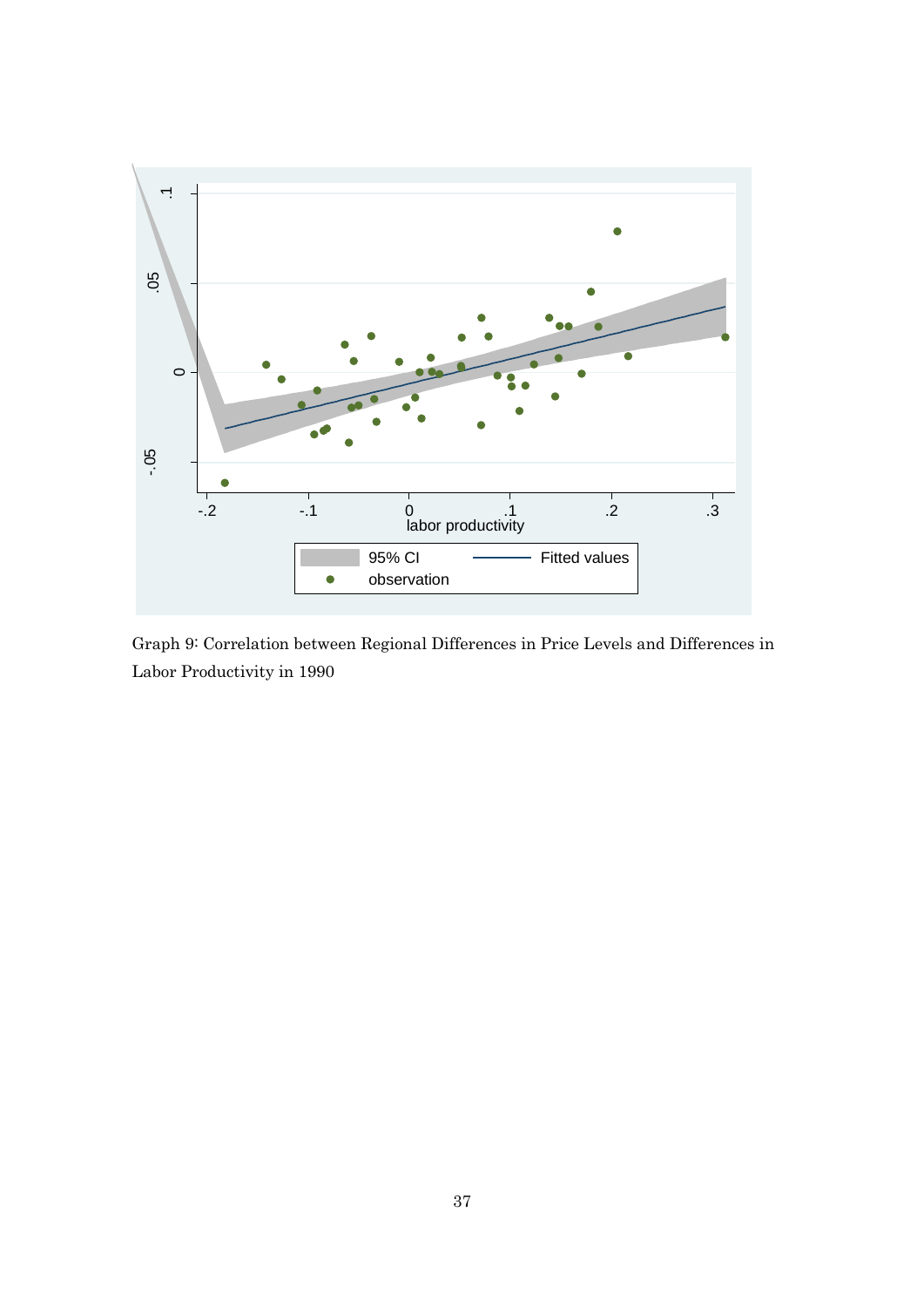

Graph 10: Correlation between Regional Differences in Price Levels and Differences in